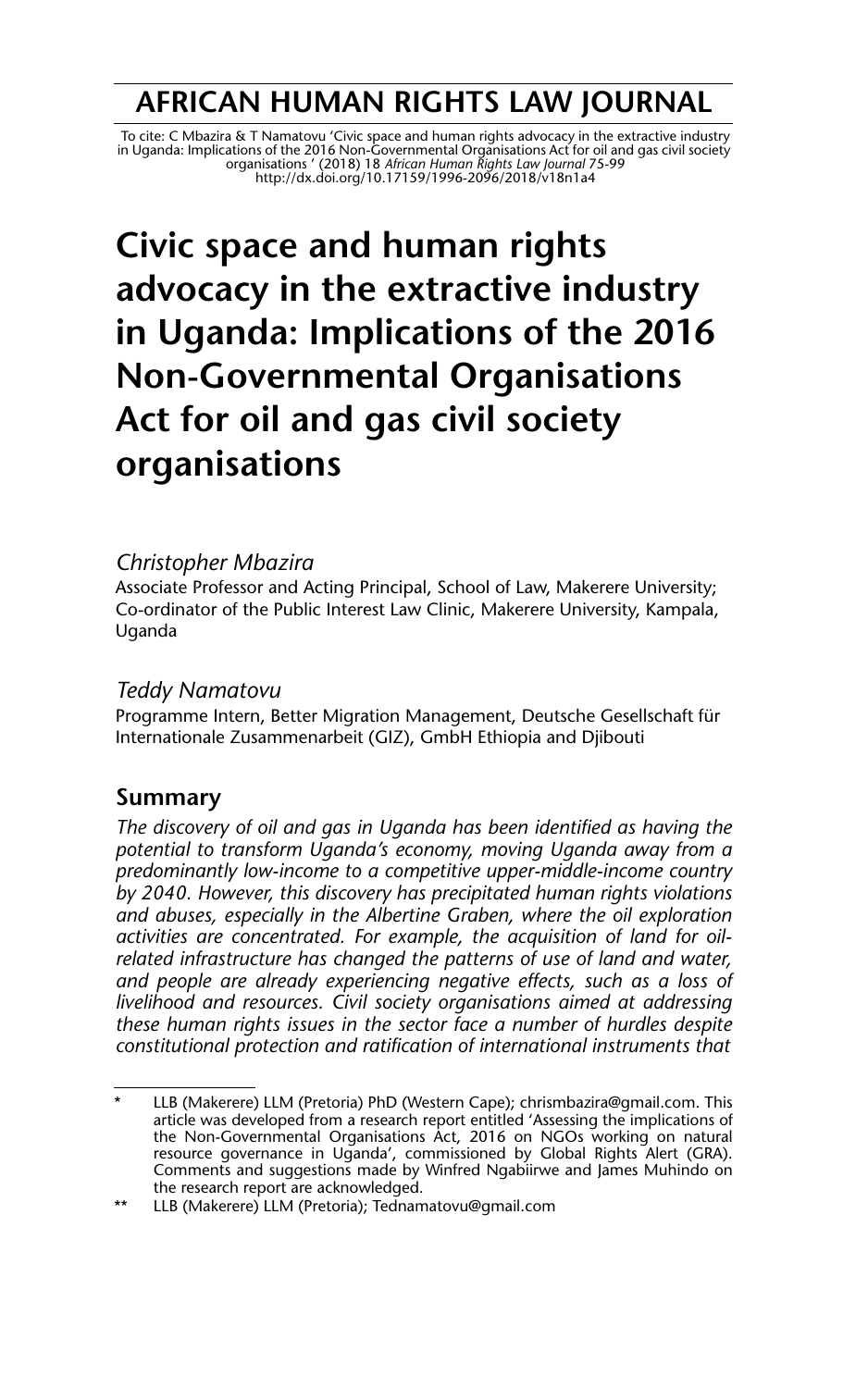*guarantee fundamental rights for CSO operations in the country. Currently, CSOs are governed by the recently-enacted Non-Governmental Organisations Act of 2016. This Act is accompanied by other laws, such as the Public Order Management Act. These laws have created several stumbling blocks that have frustrated CSO efforts in the fulfilment of their mandate. The weight of these laws is especially felt by NGOs working on sensitive issues such as natural resource governance. The article analyses the impact of the legislative framework governing CSOs, specifically the NGO Act, on organisations addressing or working on oil and gas issues in Uganda. In addition to the NGO Act, other pieces of legislation that have a direct bearing on the activities of these organisations are also analysed.*

**Key words**: *freedom of association; civil society; extractive industry; nongovernmental organisations; civic space*

## **1 Introduction**

Notwithstanding Uganda's constitutional provisions and the ratification of several international human rights instruments providing for freedom of expression and association, civic space in the country has constantly been under threat. Civil society operations in the country are continually affected by the enactment of legislation that either directly or indirectly affects civil society work. Legislations such as the Public Order Management Act (POMA) are used by security agencies to frustrate civic engagement, in some cases by deploying security personnel to disperse gatherings and arrest those involved. This state of affairs may be understood in the context of the global war against terrorism, which has seen many governments use terrorism as a pretext for undermining civil liberties. The Arab Spring uprisings, which saw the fall of governments in Egypt and Tunisia, pushed governments, especially in Africa, into a frenzied restriction on freedom of assembly and expression.

It is in this spirit that the promulgation of the Non-Governmental Organisations Act of 2016 (NGO Act) was received by civil society organisations (CSOs) in Uganda. Many CSOs perceived the law as a ploy by the state to tighten its grip on civil society engagement in the country. From its inception as the NGO Bill, the proposed law received a negative response from CSOs, with a number of them publishing position papers challenging some clauses and the spirit of the law.<sup>1</sup> The objectors urged government to ensure that the

<sup>1</sup> See Human Dignity Trust 'Note on the Non-Governmental Organisations Bill', http://www.humandignitytrust.org/note\_on\_the\_NGO\_Bill\_2015\_20150506.pdf (accessed 8 August 2016); Human Rights Network Uganda 'Analysis of the Non-Governmental Organisations Bill, 2015' http://www.hurinet.or.ug/ANALYSIS-OF-NGO-BILL.pdf.2015-8-13 (accessed 20 March 2017); Human Rights Awareness and Promotion Forum 'The NGO Bill 2015 and its practical and human rights implications on organisations working on the rights of marginalised persons' May 2015.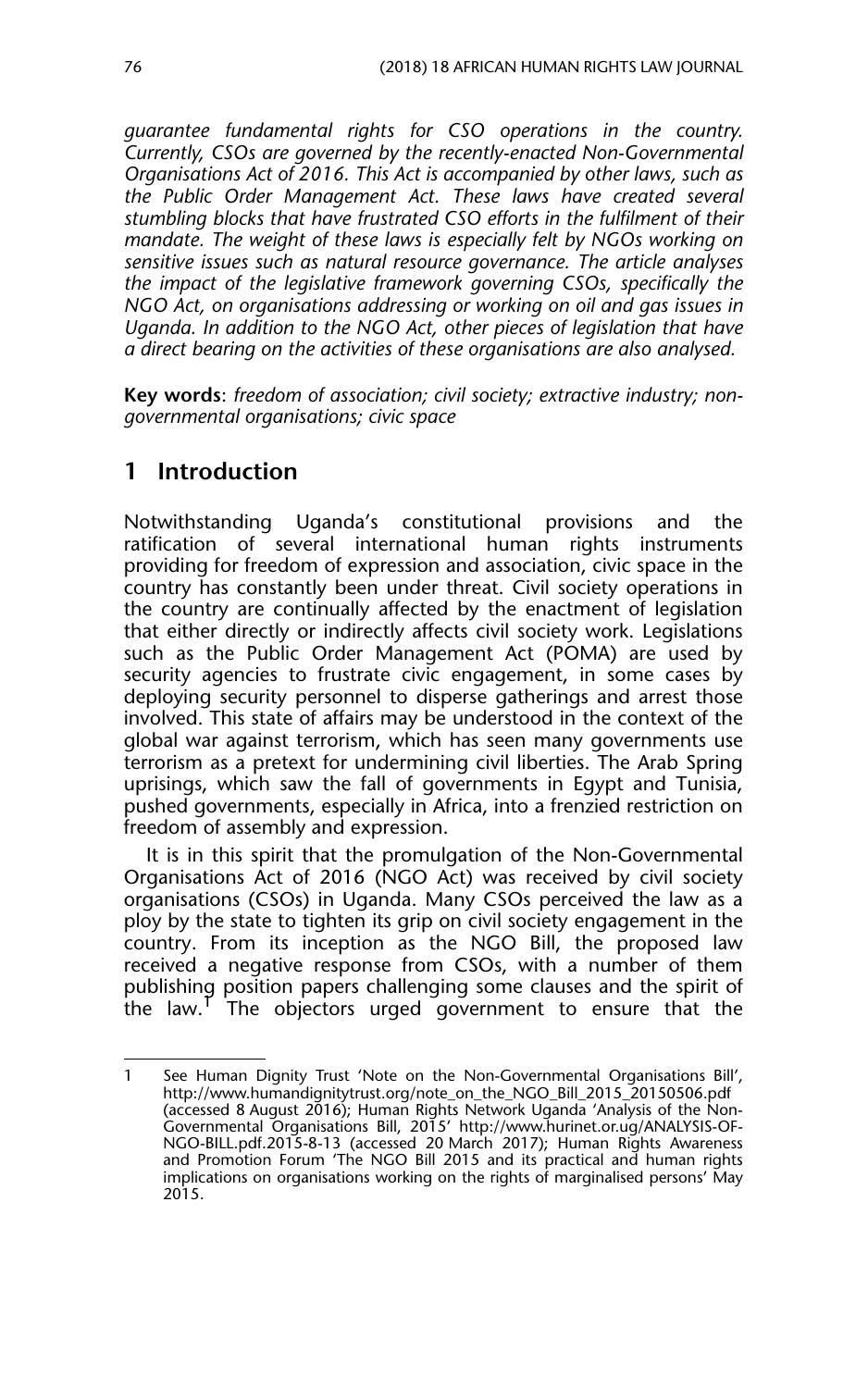proposed law conformed to internationally-acceptable standards on freedom of expression and association.<sup>2</sup> CSOs called for the revision of several clauses in the Bill. Nonetheless, although some contentious provisions eventually were removed, the Act as it currently stands continues to present a threat to the operations of CSOs.

In the civil society sector the organisations that have been most affected by state regulation include those working on issues of anticorruption; electoral democracy; governance; and human rights, as well as those working on accountability and social justice issues in the extractive sector. This article is concerned with CSOs working on issues relating to oil and gas. These CSOs have committed their time and resources to promoting access to information for citizens in order to promote citizen participation in shaping and monitoring sector developments. In addition to informing the policy and legal framework for the oil and gas sector, a number of organisations have been involved in advocacy for fair and just acquisition of land for sector activities, environmental protection, as well as advocacy for transparency and accountability in the management of revenues from the oil sector.

The Ugandan government in 2006 announced that large deposits of oil had been discovered in several parts of the country, most of it in the Albertine region in Western Uganda.<sup>3</sup> Presently, three oil companies, Total, CNOOC and Tullow, have production licences, and control 54,9 per cent, 33,3 per cent and 11,76 per cent respectively of the upstream oil sector. Nonetheless, the oil sector has also been characterised by controversy arising from government secrecy regarding matters in this sector, including the terms of the concessions to oil companies; the exact extent of deposits; the impact on the environment; the role of players in the sector; and revenue so far collected and how these revenues are managed. Other concerns relate to the acquisition of land by both the government and private sector to facilitate oil activities and revenue-sharing with local communities. Indeed, negative experiences of other African countries has encouraged CSOs in Uganda to raise public interest in this sector, albeit causing some discomfort on the part of government. For this reason government has moved fast to regulate the activities of CSOs in this sector, sometimes by imposing *ad hoc* regulations applicable only to organisations working on oil and gas and in the oil-rich region. The 2016 NGO Act is viewed as part of the range of regulatory laws that could negatively impact on the work of CSOs working on oil and gas.

<sup>2</sup> As above.<br>3 See Than

<sup>3</sup> See 'Uganda confirms new oil deposits' *BBC News* http://www.bbc.com/news/ business-19637784 (accessed 18 January 2017).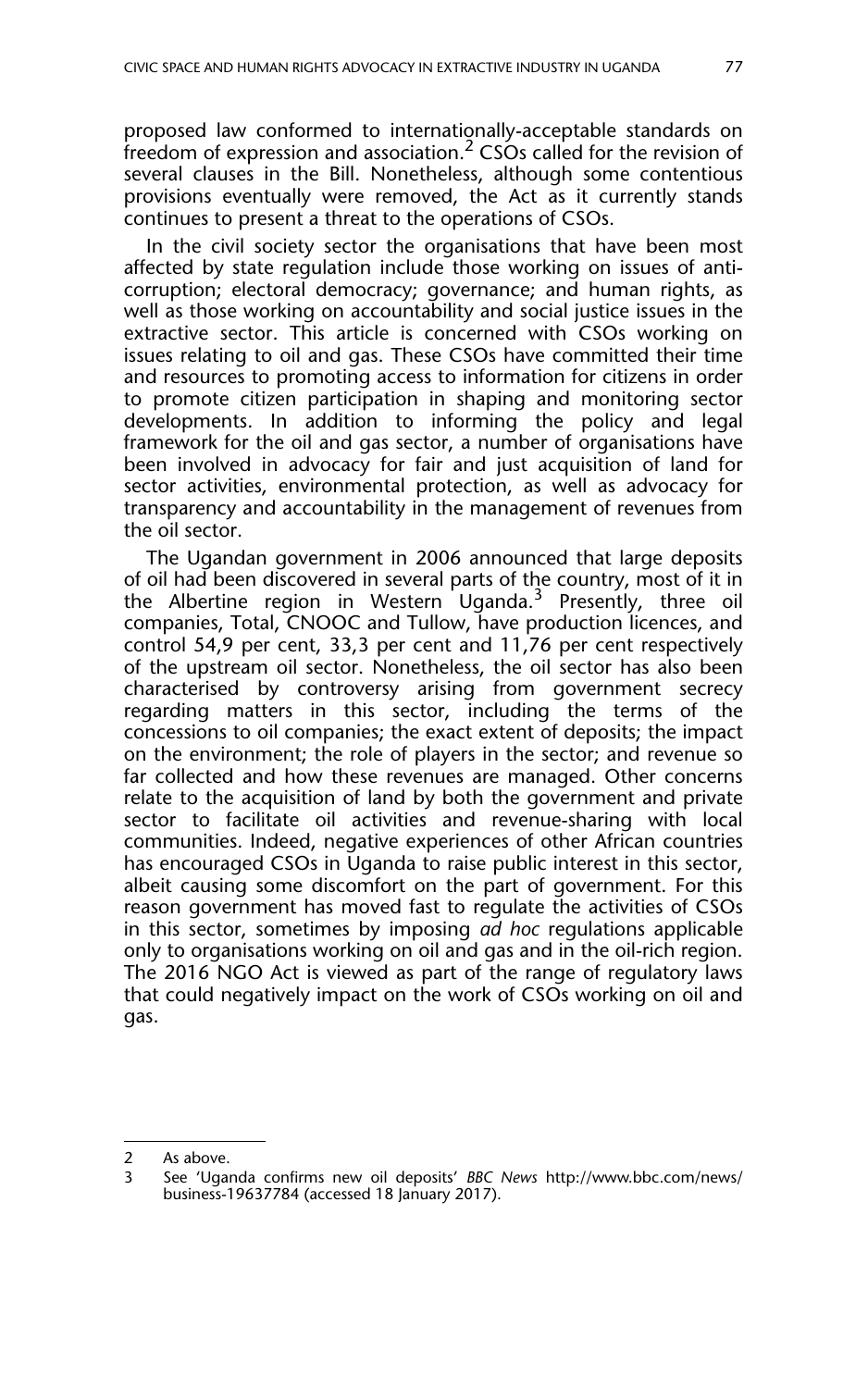## **2 Context of oil and gas and civil society work**

Mineral wealth, including oil and gas (also commonly known as the extractive sector), for some time has been viewed as a vehicle through which countries can attain economic development and overcome poverty. In fact, the extractive sector in Uganda has been identified by government as an important segment of the economy contributing to the transformation of the country. The flagship Vision 2040 has earmarked oil and mineral resources as critical in changing 'the country from a predominantly low income to a competitive upper middle income country within 30 years with a per capita income of USD 9 500'.<sup>4</sup>

However, the paradox is that, although there are exceptions such as Botswana, mineral wealth in Africa has not brought much-needed economic development. It has, for instance, been demonstrated that some countries with vast mineral wealth, such as the Democratic Republic of the Congo (DRC), Chad and Sudan-Khartoum, are among countries at the bottom of the United Nations Development Programme (UNDP) Human Development Index.<sup>5</sup>

The paradox, dubbed 'the oil curse', has been associated with a number of factors, the most important of which is bad resource governance.<sup>6</sup> Among others, bad governance in the sector has been characterised by a lack of transparency at different levels, which the World Bank has described to include (i) the award of contracts and licences; (ii) the regulation and monitoring of operations; (iii) the collection of taxes and royalties; (iv) revenue management and allocation; and (v) the implementation of sustainable development policies and projects.<sup>7</sup> It is as a result of this that since the 1990s much time and resources have been invested in campaigns aimed at promoting transparency in the oil sector and putting in place norms and standards for this purpose. The justification for taking this direction came after a number of civil society expositions and the publication of corruption and abuse in the extractive sector.  $8$  These campaigns were successful to the extent that international financial institutions such as the World Bank included conditions relating to

<sup>4</sup> See Government of Uganda, Vision 2040 'A transformed Ugandan society from a peasant to a modern and prosperous country within 30 years', http://gov.ug/ content/uganda-vision-2040 (accessed 21 March 2017).

<sup>5</sup> J van Alstine et al 'Resource governance dynamics: The challenges of "new oil" in Uganda' (2014) 40 *Resources Policy* 48.

<sup>6</sup> Van Alstine et al (n 5 above) 49.

See EM Alba 'Extractive industries value chain' Extractive Industries for Development Series 3, Africa Region Working Paper Series 125, The World Bank Washington, as referenced by Van Alstine et al (n 5 above) 50.

<sup>8</sup> See A Gillies 'Reputational concerns and the emergence of oil sector transparency as an international norm' (2010) 54 *International Studies Quarterly* 103.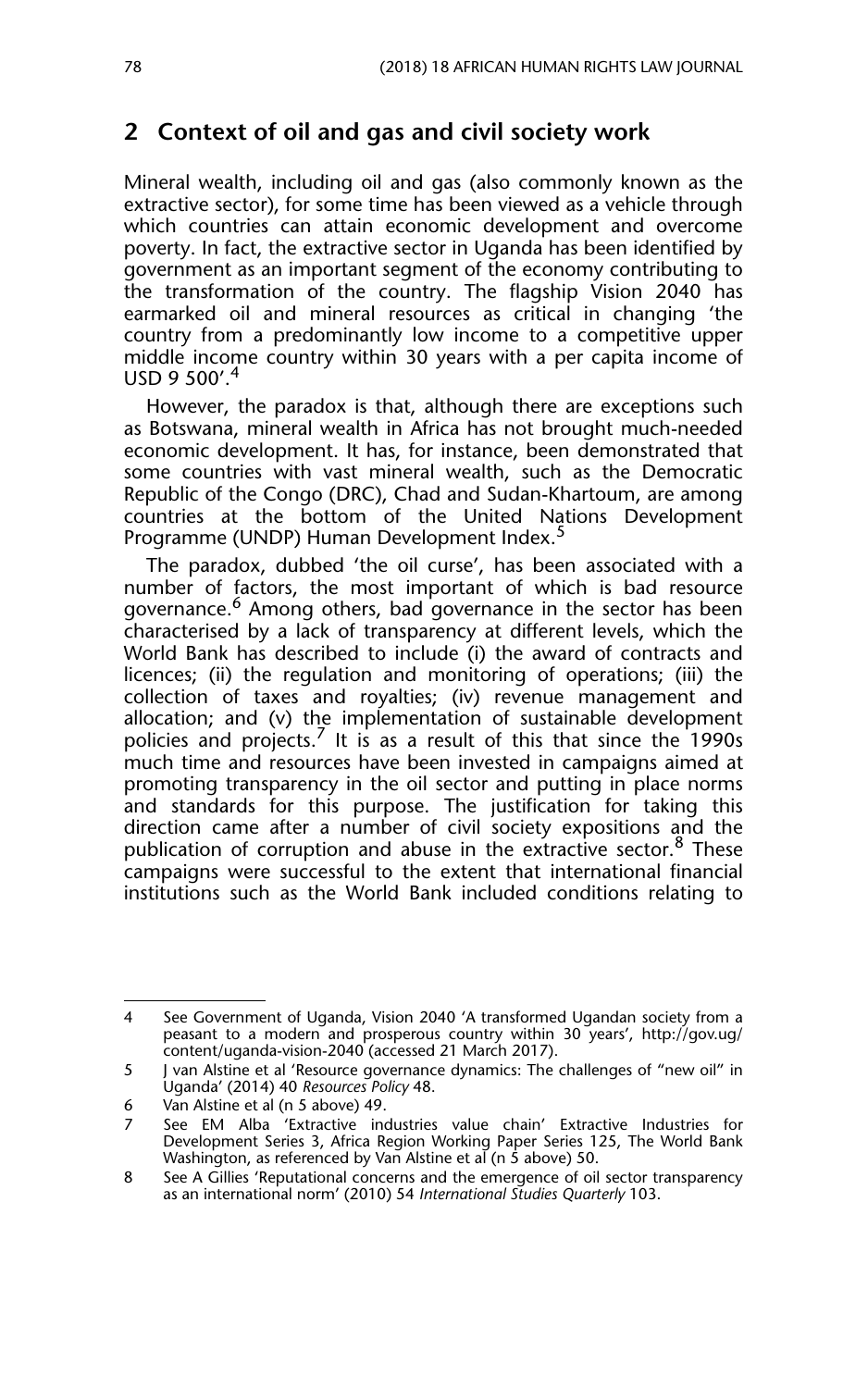transparency as prerequisites for funding some extractive-related projects.<sup>9</sup>

In addition to the governance deficits, but also as a result of these, activities in the extractive industry have given rise to a number of human rights issues. There have been issues around economic, social and cultural rights as well as civil and political rights, and issues that have been viewed from the perspective both of violations by state actors and abuses by non-state actors. It has indeed been asserted that oil, gas and mining industry operations too often go hand-inhand with allegations of human rights abuses.<sup>10</sup> According to Oil Change International:<sup>11</sup>

There is an alarming record of human rights abuses by governments and corporations associated with fossil fuel operations, resulting in appropriation of land, forced relocation, and even the brutal and sometimes deadly suppression of critics. In addition to strong evidence for a 'repression effect' from oil production, in which resource wealth thwarts democratisation by enabling governments to better fund internal security, dependence on oil is associated with a higher likelihood of civil war. Additionally, oil production has been found to negatively impact gender equality by reducing the number of women in the labor force, which reduces their political influence.

To prove the above, cases of human rights violations associated with oil are mentioned, including those from Nigeria and Myanmar, but the United States of America and Canada as well, which demonstrates that this problem is not restricted to developing countries.<sup>12</sup> The Energy Justice Network on its website lists a total of 29 conflicts associated with oil from countries across the world.<sup>13</sup> The Niger Delta in Nigeria stands out in Africa as an area where oil activities have wrecked people's lives and brought about untold suffering resulting from serious environmental degradation, unlawful evictions and the destruction of houses and food gardens, as well as deaths.<sup>14</sup> The killing of Ogoni human rights activist Sarowiwa by the Nigerian government under Sani Abacha is fresh in the minds of many.

<sup>9</sup> The example can be given of conditions imposed upon the government of Chad as part of the agreement to fund the construction of a pipeline from Chad to Cameroon.

<sup>10</sup> Amnesty International, USA 'Oil, gas and mining industries' http:// www.amnestyusa.org/our-work/issues/business-and-human-rights/oil-gas-andmining-industries (accessed 24 January 2017).

<sup>11</sup> Oil Change International 'The price of oil: Human rights violations' http:// priceofoil.org/thepriceofoil/human-rights (accessed 24 January 2017).

<sup>12</sup> As above.

<sup>13</sup> Energy Justice Network 'Blood for oil: Oil and gas interests vs people and the environment' http://www.energyjustice.net/bloodforoil (accessed 24 January 2017).

<sup>14</sup> See *Social and Economic Rights Action Centre (SERAC) & Another v Nigeria* (2001) AHRLR 60 (ACHPR 2001)*.*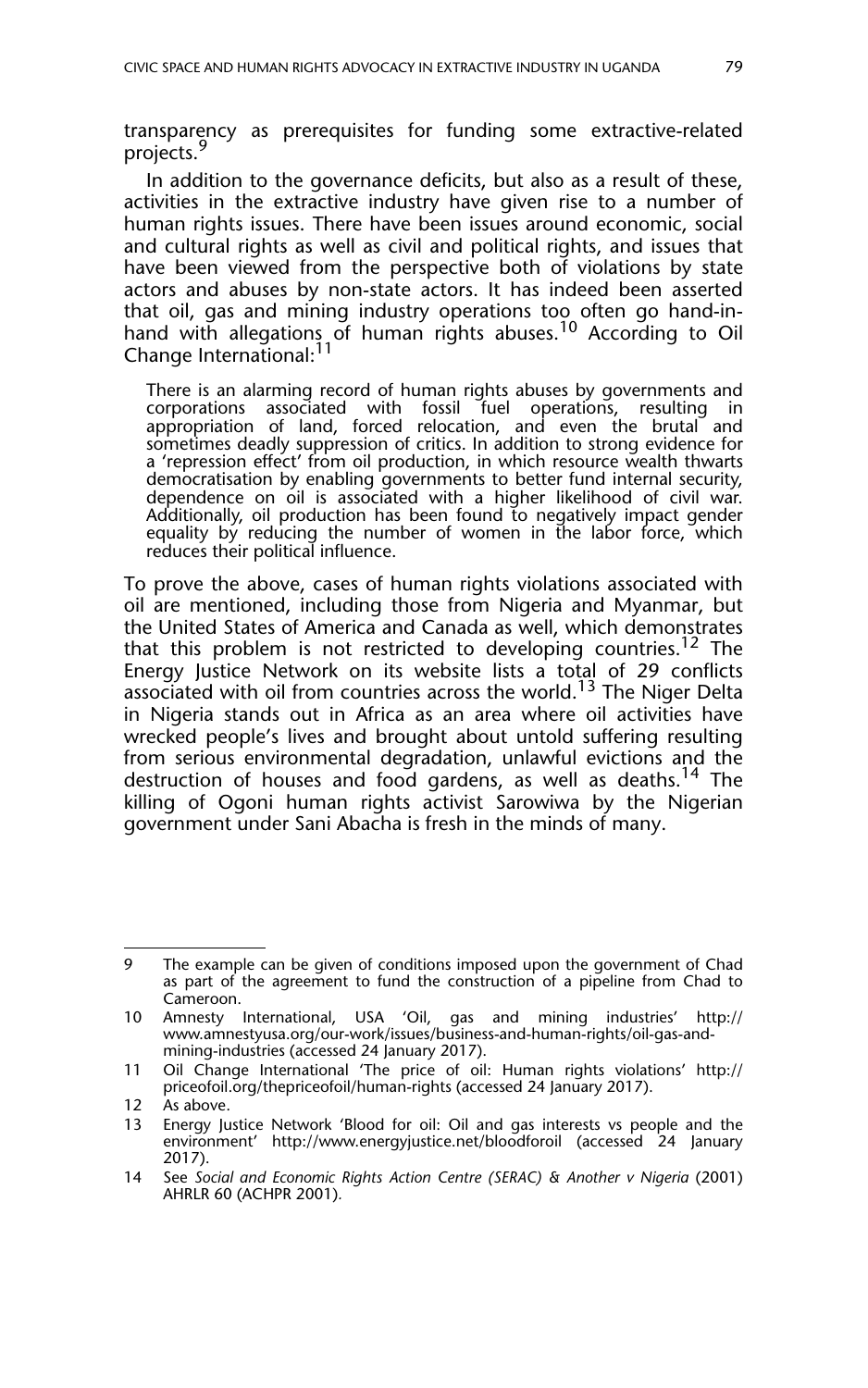A 2016 report published jointly by Publish What You Pay (PWYP) and Civicus paints a grim picture for activists working on natural resource issues and highlights the dangers they face.<sup>13</sup> The report reveals the number of reported killings associated with advocacy for natural resources justice, numbering 185 in 2015, compared to 88 in 2010. The total number between 2010 and 2015 stands at 753.16 Means used to restrict the work of activists, according to PWYP and Civicus, include the law and extra-legal means. The legal means include regulations that suffocate civil society; tight control of public space; and the criminalisation of activists. The extra-legal means include vilifying those who speak out; unwarranted surveillance; and intimidation and violence.<sup>17</sup>

It is on the basis of the above that human rights defenders have embarked on work in this sector with the aim, according to the Eastern and Horn of Africa Human Rights Defenders Project, of seeking to influence both the regulatory frameworks governing the extractive sector as well as public discourse. This purpose in itself influences policy making, raising the alarm when actors diverge from their responsibilities or when abuses go unaddressed.<sup>18</sup> Indeed, the work of human rights defenders is beginning to pay off, as is evident from the recent suspension of Azerbaijan from the Extractive Industries Transparency Initiative (EITI) for failing to lift restrictions on civil society freedoms.<sup>19</sup>

In Uganda, civil society organisations working in the oil and gas sector have organised themselves in coalitions such as the Civil Society Coalition for Oil (CSCO), which plays a significant role in human rights advocacy in the oil and gas sector. The umbrella organisation fulfils its objectives mainly through advocacy; capacity building; research; and engaging with oil companies and government departments and communities in areas directly affected by oil exploration.<sup>20</sup> Action Aid has established a website on 'Oil in Uganda' which is dedicated to providing necessary and significant information to the general public on oil and gas activities in the country.<sup>21</sup> CSOs have also been very instrumental in legislative advocacy through making submissions on various laws before they are passed into law,

<sup>15</sup> Publish What You Pay and Civicus 'Against all odds: The perils of fighting for natural resource justice' December 2016, http://www.civicus.org/images/Against AllOdds%20% 20PWYPCivicus%20reportoncivicspace(1).pdf (accessed 21 March 2017).

<sup>16</sup> Publish What You Pay and Civicus (n 15 above) 8.

<sup>17</sup> Publish What You Pay and Civicus 10.<br>18 East and Horn of Africa Human Rights

<sup>18</sup> East and Horn of Africa Human Rights Defenders Project *'Only the brave talk about oil': Human rights defenders and the resource extraction industries in Uganda and Tanzania* (2012) 1.

<sup>19</sup> Acts Activism Education Research 'Azerbaijan suspended by extractive industries governance watchdog' http://platformlondon.org/2017/03/16/azerbaijan-suspen ded-by-extractive-industries- governance-watchdog/ (accessed 20 March 2017).

<sup>20</sup> See the website of the Civil Society Coalition on Oil and Gas http://csco.ug/# (accessed 13 April 2018).

<sup>21</sup> See http://www.oilinuganda.org/about (accessed 13 April 2018).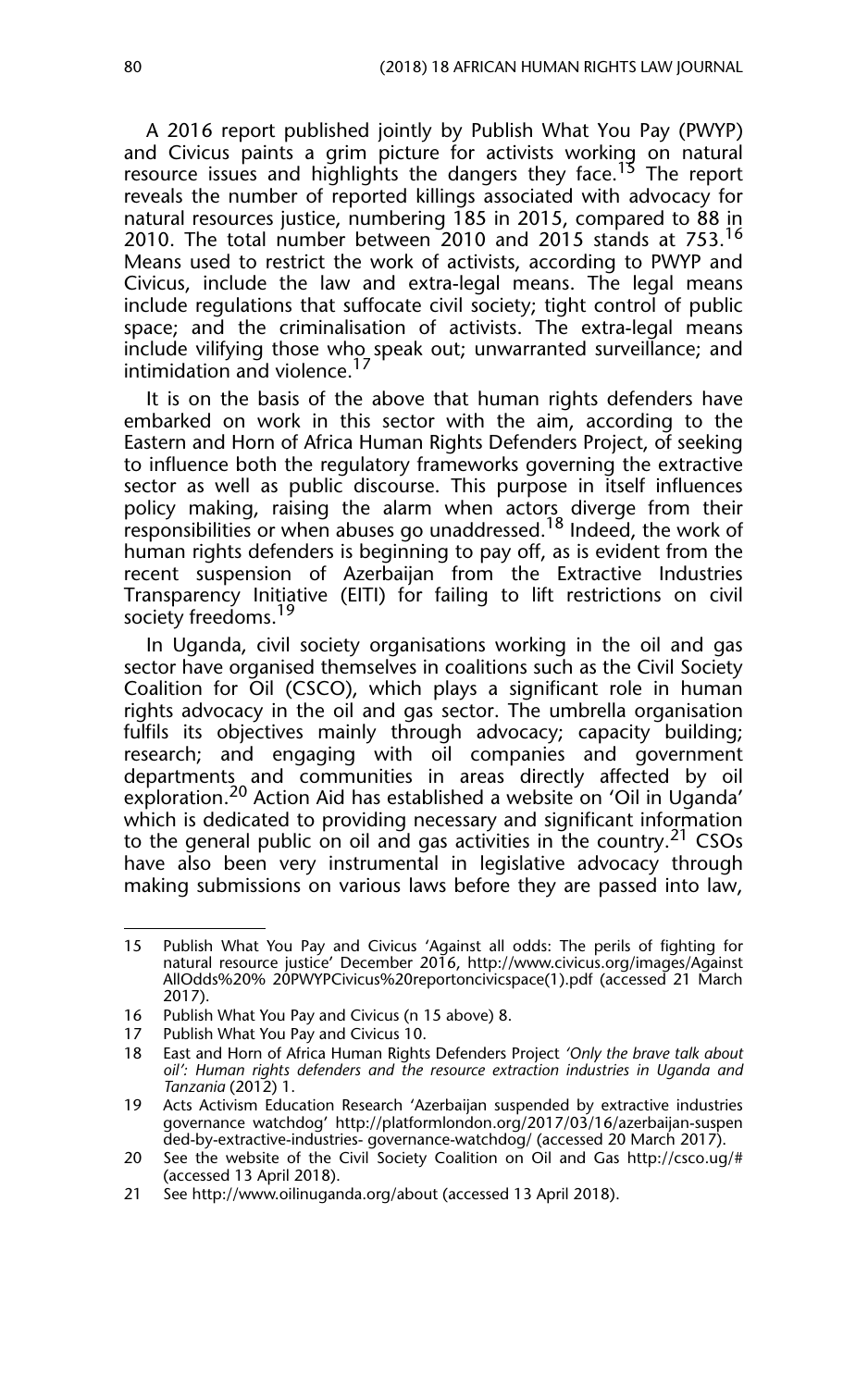such as the comments offered on the National Environment Bill by  $C<sub>SCO</sub>$ <sup>22</sup>

#### **2.1 Oil and gas: Ugandan context**

In Uganda, oil exploration began as early as the 1950s but was halted following a sharp fall in the price of oil, only to be aggressively resumed in the mid-2000s. The 2000s were an incentive for oil exploration as one witnessed a sharp and steady rise in the price of a barrel of oil.<sup>23</sup> The first discoveries were made in 2006, and since then government has made strenuous efforts to establish the requisite legal and administrative infrastructure to enable it to produce approximately 1,4 billion barrels estimated to be recoverable out of the total estimate of 6,5 billion barrels that have been discovered to date.

In December 2013 the Uganda Human Rights Commission (UHRC) published a report on what it described as emerging human rights issues in the Albertine oil region.<sup>24</sup> The Commission report indicates that its publication followed investigations conducted in the districts of Hoima, Bulisa, Nebbi, Nwoya and Amuru, prompted by various petitions alleging human rights violations in these districts. The Commission found issues with respect to compensation by government to those whose land had been expropriated to pave the way for the oil exploitation and processing activities, especially in Hoima District. In some respects the compensation rates used were inadequate and in some places in Nebbi the land was taken away before compensation had been finalised.<sup>25</sup>

The UHRC also took issue with regard to the extent to which people were consulted and involved in making decisions on matters that affected them, thereby asseting the right to participation.<sup>26</sup> There were participation deficits in determining the compensation rates as well as with respect to the choice of services that some corporations provided as part of corporate social responsibility. Equally, the traditional institutions in the area, including the Kingdom of Bunyoro, had not been involved in the oil activities which, according to the UHRC, implicated a violation of the right to self-determination. The Commission examined this issue from the perspective of the right of peoples to dispose of natural resources, stating:<sup>27</sup>

It is important that people are not denied meaningful say in government and in decisions on disposal and benefit of natural resources. The African

<sup>22</sup> See n 20 above.<br>23 B Augé 'Oil and

B Augé 'Oil and gas in Eastern Africa: Current developments and future prospects' (2015) *French Institute of International Relations and OCP Policy Centre* 8.

<sup>24</sup> Uganda Human Rights Commission 'Oil in Uganda: Emerging human rights issues. Special focus on selected districts in the Albertine Graben' December 2013.

<sup>25</sup> Uganda Human Rights Commission (n 24 above) 17.

<sup>26</sup> Uganda Human Rights Commission 18-19.

<sup>27</sup> Uganda Human Rights Commission 20-21.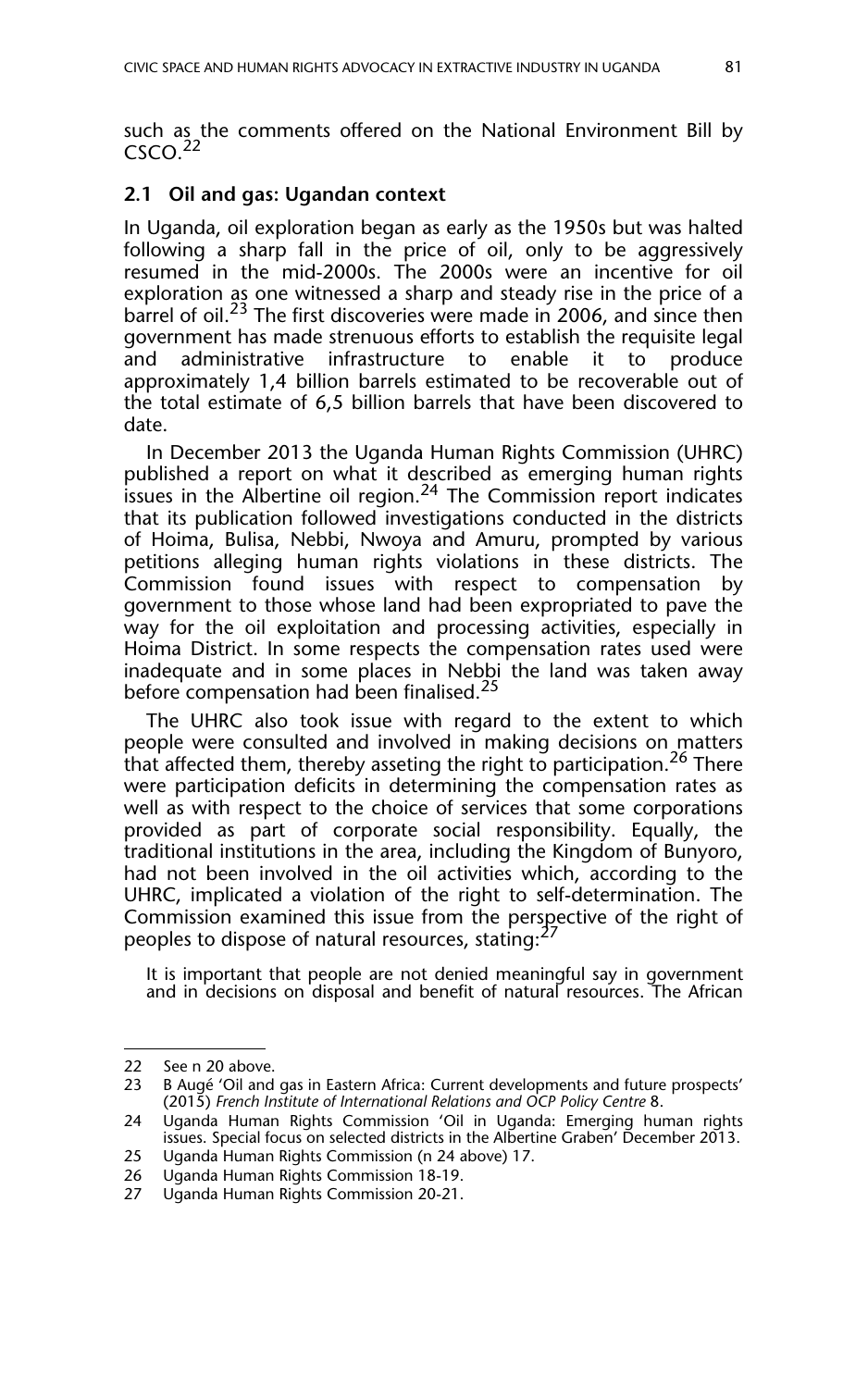Commission clearly underscored the obligations of the states to take precautionary steps to protect their citizens to exercise the right to freely dispose of wealth and natural resources. It was held that the nonparticipation of the Ogoni people and the absence of any benefits accruable to them in the exploitation of oil resources by the Nigerian government and the oil companies was a breach of its obligations under the ACHPR to exercise this right in the exclusive interest of the people and to eliminate all forms of foreign economic exploitation.

Similar deficits were found with respect to the related right of access to information.<sup>28</sup> In some cases people were not given information as to how their compensation had been determined. The authorities also were not adequately responding to requests to access information as required by law.

Other human rights violations identified by the UHRC included a violation of the right to a clean and healthy environment as a result of the pollution of the environment by dust, noise and smells, among others. With respect to workers' rights there were accusations of discrimination against the locals as far as access to work was concerned, as most of the employment positions were given to persons from other parts of the country. Related to this matter was the limited monitoring of labour standards at the work sites, in some cases because of a denial of access of labour inspectors to the sites.<sup>29</sup>

The Commission found a number of issues related to the right to land, including the selling off of communal land without following proper procedures; a lack of clarity over the government ban on acquisition of land titles in the Albertine Graben; inadequate compensation that did not take into consideration land use rights; delayed restoration of the derelict land; and the alleged forced signing of compensation disclosure agreements by some residents.<sup>30</sup>

The above concerns recorded by the UHRC confirm similar concerns raised over the years by a number of civil society actors. Surveys conducted by Global Rights Alert (GRA) further indicate how the livelihoods of people affected by the developments in the area have been destroyed. In their reports,  $31$  the organisation has documented several violations and challenges such as limited and/or biased information; a lack of opportunities for participation; and limited access to justice.

It is against this background that the impact of the 2016 NGO Act on CSOs in the oil sector should be understood. Nonetheless, the impact cannot be fully understood without an understanding of the national and international standards and rights relevant for CSOs.

<sup>28</sup> Uganda Human Rights Commission 21.

<sup>29</sup> Uganda Human Rights Commission 26.

<sup>30</sup> Uganda Human Rights Commission 27-29.<br>31 CRA Acquisition of land for the oil refinery

GRA Acquisition of land for the oil refinery: Tracking progress in resettling project *affected persons who opted for land for land compensation* (2015).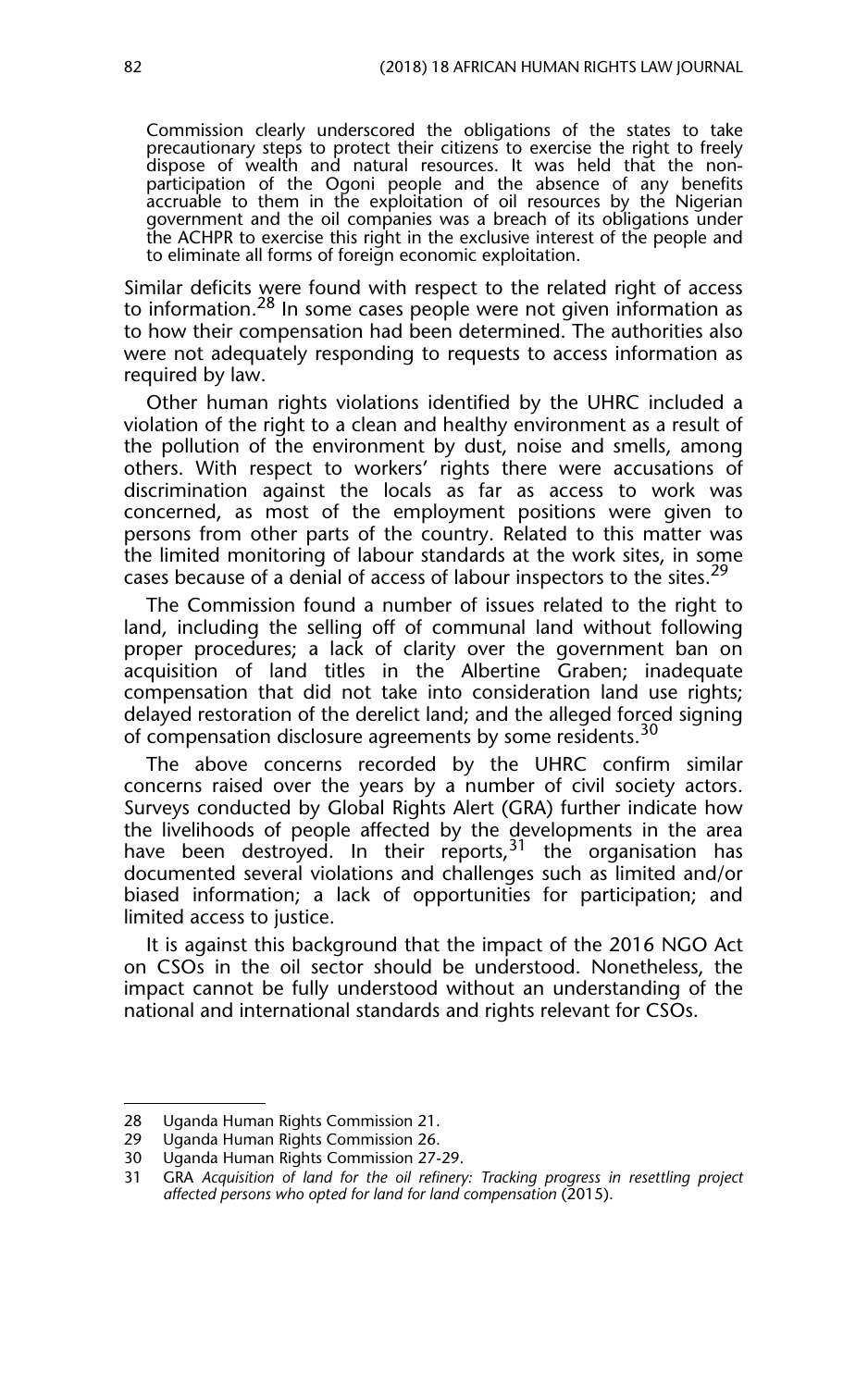### **3 Civic engagement and human rights standards**

The rights of civil society should be understood in the context of three fundamental freedoms, namely, expression and association and assembly. It is on the premise of these freedoms that different civic formations, including non-governmental organisations (NGOs) and community-based organisations (CBOs), operate and on which they base their existence as a matter of right. Indeed, freedom of expression has been highlighted as the cornerstone of democracy as the latter essentially is based on free debate and open discussion.<sup>32</sup> Democracy demands that every citizen is entitled to participate in democratic processes to enable him or her intelligently to exercise the right of making free choices and generally participate in the discussion of public matters.<sup>33</sup>

Freedom of expression and association are rights recognised by the international and regional human rights framework. The International Covenant on Civil and Political Rights (ICCPR) recognises the right of everyone to hold opinions without interference.<sup>34</sup> The right to freedom of expression entails the right to seek, receive and impart information including ideas of all kinds in any form.<sup>35</sup> The ICCPR also recognises the right to freedom of peaceful assembly in article 21 and freedom of association in article 22. These rights are also protected in the African Charter on Human and Peoples' Rights (African Charter).<sup>36</sup> Suffice to note that these rights are not absolute and can be limited for purposes of security or public safety, public order, the protection of public health or morals or the protection of the rights and freedoms of others.<sup>37</sup> However, the restrictions placed on these rights must be prescribed by law and must be necessary and justifiable in a democratic society.<sup>38</sup>

The Ugandan Constitution is in line with the ICCPR and the African Charter in as far it protects the above rights in article 29 and prescribes allowable limitations on derogable rights.<sup>39</sup> Notwithstanding these constitutional guarantees, civic space in Uganda is circumscribed with CSOs encountering a myriad of obstacles in the course of their operations. These obstacles cumulatively have shrunk the space within which the CSOs operate. The obstacles, among others, stem from legislation that both directly and indirectly govern the activities of CSOs. The impediments in the law include hurdles in the form of procedural setbacks that affect efforts by CSOs to foster

<sup>32</sup> *Manika Ghandhi v Union of India* [1978] 2 SCR 621.

<sup>33</sup> As above.

<sup>34</sup> Art 19(1) ICCPR.

<sup>35</sup> Art 19(2) ICCPR.

<sup>36</sup> See arts 9 and 10 of the African Charter.<br>37 Art 22(2) African Charter.

Art 22(2) African Charter.

<sup>38</sup> Art 22 African Charter

<sup>39</sup> Art 43(1) Constitution.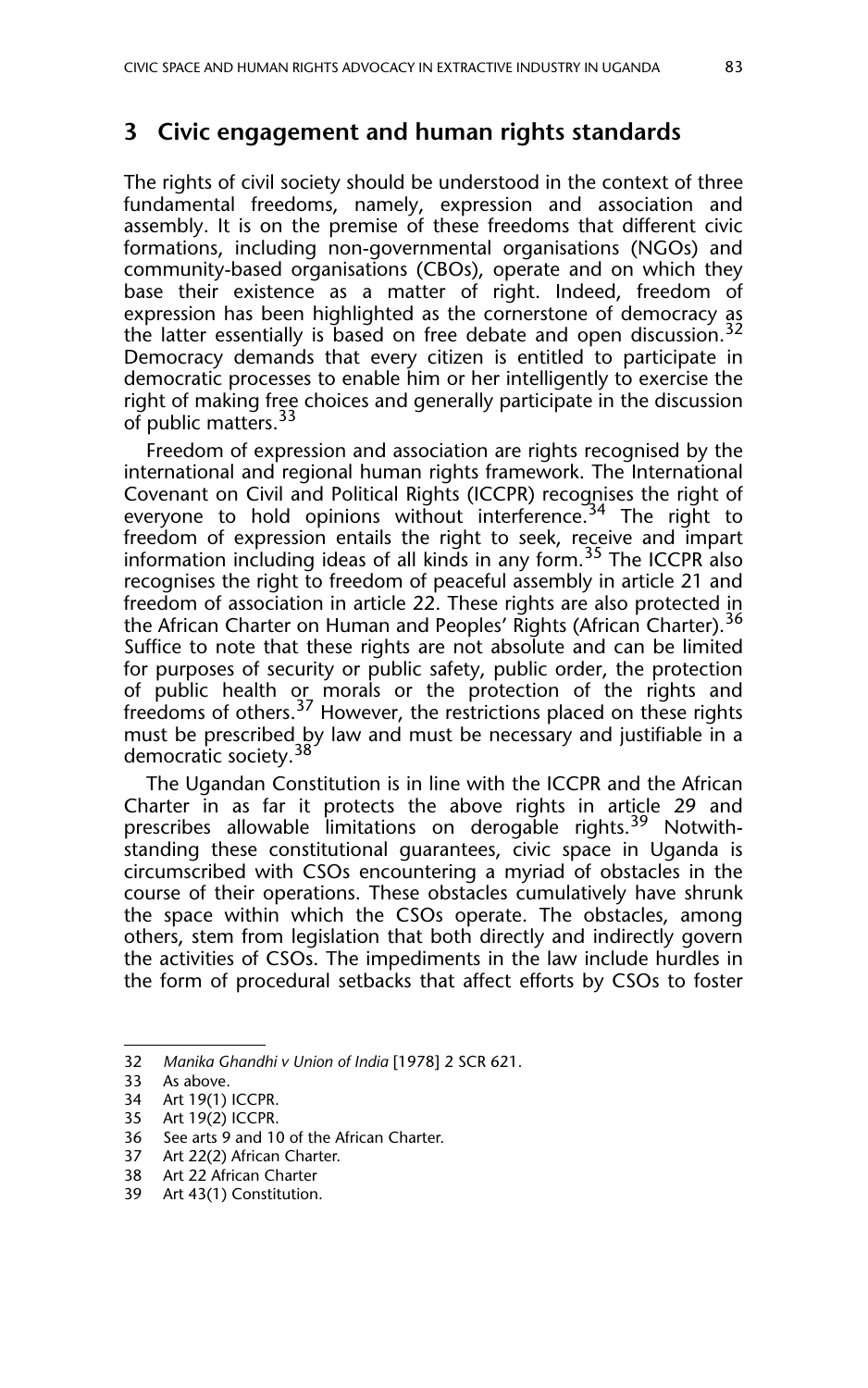democratic governance. The weight of overcoming these hurdles primarily is felt by pro-democracy and anti-corruption CSOs, as well as those working on crucial and sensitive issues such as oil and gas that call for accountability from government.<sup>40</sup> This kind of working environment has orchestrated a difficult and suspicious relationship between the organisations and the state.<sup>41</sup> There is limited cooperation between the government and organisations working in areas that demand accountability from the state.<sup>42</sup> Indeed, the relationship of suspicion has seen CSOs accuse government of being responsible for over 13 office break-ins that some NGOs, especially around Kampala, have suffered in recent times.<sup>43</sup>

## **4 Legal regime governing civil society organisations in Uganda**

Prior to the enactment of the 2016 NGO Act CSOs were governed by the Non-Governmental Organisations Registration Act, an Act that had been in force since 1989, undergoing major amendment in 2006. The 1989 Act as it stood was specifically intended to provide for the registration of NGOs. All NGOs were required to register with the National Board of Non-Governmental Organisations (NGO Board) prior to their operation. The rest of the Act was focused specifically on the establishment of the Board and providing for its functioning. The 2006 amendments were intended to provide for closer monitoring of NGOs by the state. To this end the composition of the NGO Board was reviewed to include state security representatives from the<br>internal security organisations (ISOs) and external security internal security organisations (ISOs) organisations ( $ESS$ ).<sup>44</sup> The presence of these security officials on the Board was perceived to subject CSOs to continuous and intrusive monitoring by the state. This situation had the potential of coercing self-censorship in calling for state accountability and of curtailing their freedom of expression.<sup>45</sup> The 2006 amendment also introduced vague provisions that gave the NGO Board discretionary powers such as the refusal to register an organisation if its constitution was in contravention of the law.<sup>46</sup> It has been argued, however, that the Act

<sup>40</sup> Interview with Nicholas Opiyo, Executive Director, Chapter Four Uganda, held on 31 February 2017.

<sup>41</sup> As above.<br>42 Interview

Interview with Patrick Tuwmine, Board member, Global Rights Alert, held on 30 January 2017.

<sup>43</sup> On 15 May 2014, the offices of Hurinet were broken into; https://www.hurinet. or.ug/wp-content/uploads/2015/press%20realeses.php (accessed 20 February 2017). On 22 May 2016, the Human Rights Awareness and Promotional Forum (HRAPF) offices were broken into; http://hrapf.org/press-release-violent-break-inat-hrapf-offices/ (accessed 20 February 2017).

<sup>44</sup> Secs 4(2)(e) & (d) NGO Registration Act Cap 113.

<sup>45</sup> Human Rights Watch Uganda 'Freedom of association at risk. The proposed NGO Bill and current restrictions on NGOs in Uganda' https://www.hrw.org/legacy/ backgrounder/africa/uganda/ (accessed 4 January 2017).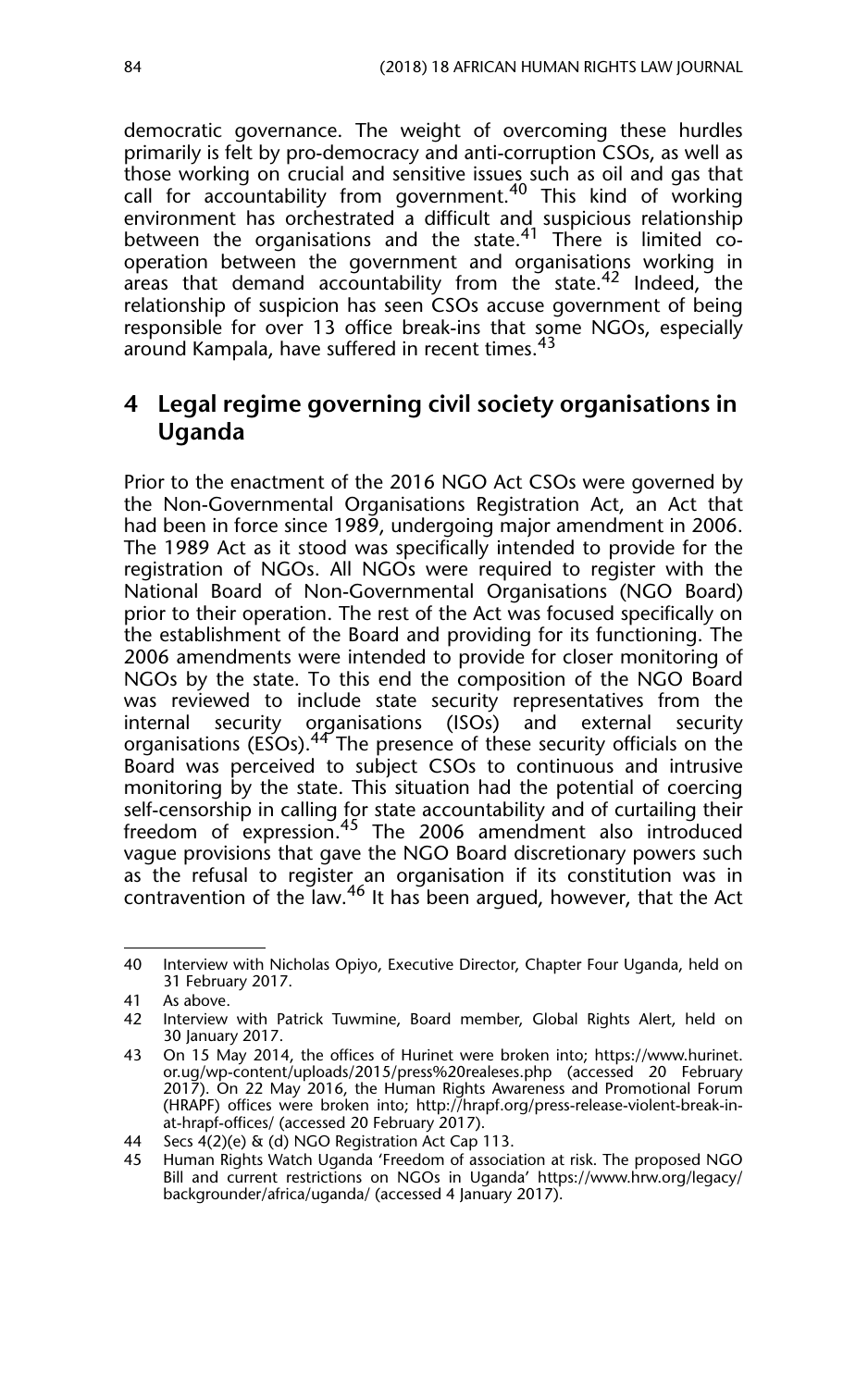also introduced some progressive provisions, which included providing for gender representation on the Board and giving NGOs automatic legal personality on registration.<sup>47</sup>

The 2006 amendment and its attendant regulations posed serious challenges to CSOs and were the subject of a court battle challenging their constitutionality.<sup>48</sup> However, the constitutional petition challenging the expunged law and its regulations remained unheard in the Constitutional Court and undecided since its filing in 2009.<sup>49</sup> In these circumstances a new law was proposed in  $2015<sup>50</sup>$  Judgment was delivered in April 2016, a month after the NGO Act 2016 had been passed.<sup>51</sup> By this time the case was moot.

The government, through the NGO Board, justified the Bill on the ground that it was intended to effect the Non-Governmental Organisation Policy of 2012, which was adopted after promulgation of the 1989 Act and its 2006 amendments, which called for harmonisation.<sup>52</sup> However, CSOs were of the view that the Bill to some extent was inconsistent with the spirit of the policy, which was chiefly concerned with the promotion and acknowledgment of the role of NGOs.<sup>53</sup> The Bill was perceived as being intended to stifle rather than promote civil society work. For instance, it was felt that the Bill had been designed to legislate the draconian provisions of regulations promulgated after the 2006 amendment.

Resilient civil society efforts called for the revision of several provisions in the proposed law. This included clause 33(1)(d) of the Bill that provided for the revocation of a permit of any organisation if in the opinion of the NGO Bureau it was in the public interest to do so.<sup>54</sup> Following stern lobbying efforts by CSOs, a number of provisions were later removed from the proposed legislation when it

<sup>46</sup> Sec 2(d) of the Non-Governmental Organisations Registration (Amendment) Act 2006.

<sup>47</sup> M Nassali 'NGOs, politics and governance in Uganda: A dicey relationship' (2013) 19 *East African Journal of Peace and Human Rights* 417.

<sup>48</sup> HRAPF Position paper on the Non-Governmental Organisations Act 2016 (2016) 2, http://hrapf.org/research-papers/ (accessed 31 January 2017).

<sup>49</sup> *Human Rights Network & 7 Others v Attorney-General*, Constitutional Petition 5 of 2009.

<sup>50</sup> As above.

<sup>51</sup> The case essentially challenged the expunged law in so far as it set burdensome encumbrances on NGOs, such as compulsory registration; the requirement under the regulations to present work plans; budgets to the NGO Board as part of the registration process; and the unfettered power of the Board to annually renew permits. The petitioners argued that these were unnecessary restrictions on the freedom of association of CSOs. However, the Court ruled in favour of the respondents and stated that all restrictions on freedom of association under the expunged NGO law were necessary in a free and democratic society.

<sup>52</sup> Chapter Four 'Position paper and clause by clause analysis of the NGO Bill 2015', http://chapterfouruganda.com/sites/default/files/downloads/CSO-Position-Paperon-the-NGO-Bill-2015.pdf (accessed 27 March 2017).

<sup>53</sup> As above.<br>54 HRAPE Co

<sup>54</sup> HRAPF *Commentary on the recently-passed NGO Bill 2015 and its implications on organisations working on the rights of marginalised persons* (2015) 7.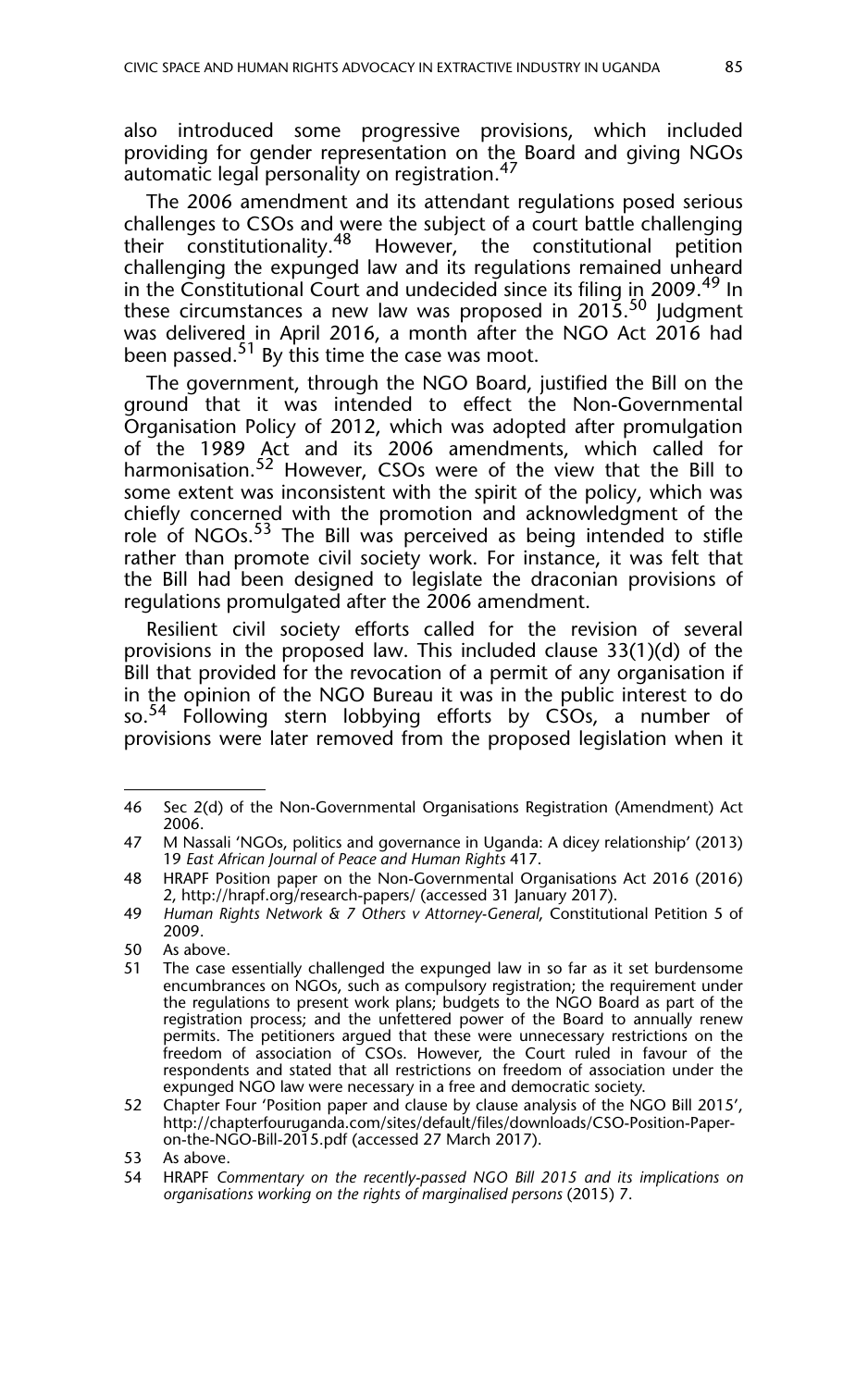was passed by Parliament. Nevertheless, the Act as passed still poses a number of threats to the operations of CSOs, more especially to those pro-democracy organisations that seek accountability from the government and those working in sensitive areas such as the oil and gas sector.

#### **4.1 NGO Act 2016**

Unlike the repealed legislation the 2016 Act has a wide array of objectives, which include providing a conducive and enabling environment for the NGO sector; strengthening and promoting the capacity of NGOs and their mutual partnership with the government; making provision for the corporate status of the National Bureau of NGOs (Bureau); and providing for its capacity to register, regulate, coordinate and monitor NGO activities.

Section 7 of the Act grants wide and discretionary powers to the Bureau. These include the power to discipline an NGO by 'blacklisting' or 'exposing an affected organisation to the public' or even the revocation of the permit of an organisation. The Act does not define what is meant by 'blacklisting' or how long blacklisting as a proposed form of disciplinary action should last and its implications for the organisation affected. Furthermore, the Act and its proposed regulations do not specify at what stage each of the powers of the Bureau specified under section 7(1)(b) of the Act can be invoked or what should be adopted as a disciplinary form of action of last resort. Rather, these powers are open to be exercised by the Bureau at its discretion at any given time as a disciplinary measure and, based on the Bureau's discretion, it can exercise any of its powers under section 7, including the revocation of an organisation's permit at any time. Equally, the power of the Bureau to expose an affected organisation to the public has the overall potential effect of discrediting CSO efforts in seeking accountability from the state or in advocating human rights.

Unlike the expunged legislation where state security officials of ISOs and ESOs were members of the NGO Board, the new Act has moved these officials to the district and sub-county committees. Sections 20(2)(d) and 21(2)(d) of the Act respectively provide for the presence of state security officials on district non-governmental organisations monitoring committees (DNMCs) and sub-county non-governmental organisations monitoring committees (SNMCs). The SNMCs have power under section 20(3)(e) to report to DNMCs on matters of organisations in the sub-county. The DNMCs, in turn, monitor and provide information to the Bureau regarding the activities and performance of organisations in the district under article 20(4)(f). Suffice to note, most activities by NGOs working on oil and gas issues take place at the community level in the districts and sub-counties in the Albertine Graben. Therefore, the presence of state security officials on DNMCs and SNMCs creates a platform for continuous securitybased monitoring of NGO activities by the state. This brings into issue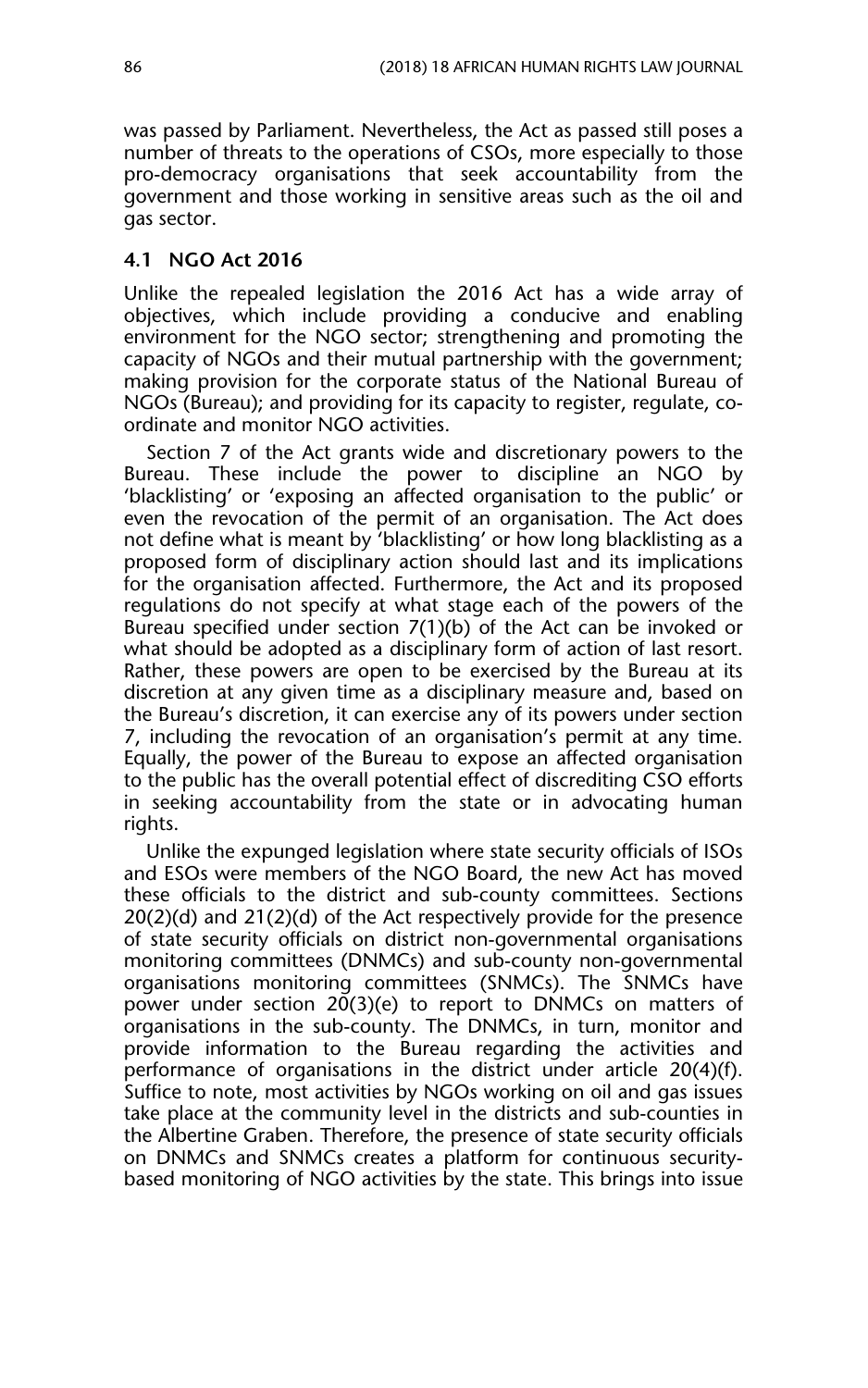its potential impact, considering the perception by the public of security agencies. It creates the potential for the security apparatus to be used to coerce CSOs and even force them into self-censorship in the exercise of their freedom of peaceful assembly and expression due to fears of reprisal.

In addition, the Act appears to create a long and tedious registration process under part VIII. This requirement has the potential of making registration of new NGOs unnecessarily difficult and could stifle operations of NGOs and CBOs working in various parts of the country. During the application and issuing of a permit for an NGO, the Act requires an organisation to specify the areas under which it will carry out its activities, as well as the geographical area of coverage of the organisation. This implies that an organisation cannot operate or carry out any of its activities outside the areas prescribed in its permit. Moreover, the section ignores the nature of NGO work, of which for the most part the activities and areas of operation are flexible, affected by the project-based nature of funding. This section has the potential to limit geographically NGO operations as well as to curtail their constitutionally-established freedom to work in any part of the country. The section also creates a protracted requirement that every time an NGO commences a new project which requires the organisation to expand its areas of operation, it should go through the process of acquiring authorisation from the Bureau through the DNMC of the specific area, as is seen in section 44(b).

The Act further reinforces the state's grip on CSOs by providing for inspections of NGO premises and their archives. The Act grants powers to an inspector, after giving notice of at least three working days to an organisation,  $55$  to inspect the premises of the organisation and to request 'any information' which appears necessary 'for purposes of giving effect to the Act'. The inspection powers under section 41 of the Act are wide and discretionary and present the effect of unwarranted searches of NGOs working on sensitive areas such as oil and gas. These powers equally have the effect of establishing an opening for unfounded disciplinary action against these organisations and which is aimed merely at crippling their activities.

The Act in section 44 creates vague and open-ended 'special obligations' on the part of NGOs that can be given any convenient interpretation by the state. Some of these obligations include the prohibition of organisations from engaging in any acts that would be prejudicial to the security and laws of Uganda under section 44(d) of the Act. The Act equally prohibits organisations from engaging in any act which is prejudicial to the 'interests of Uganda and the dignity of the people of Uganda' in section 44(f). The effect of this provision is discussed in part 5 below.

<sup>55</sup> The notice should specify the time and purpose of the inspection.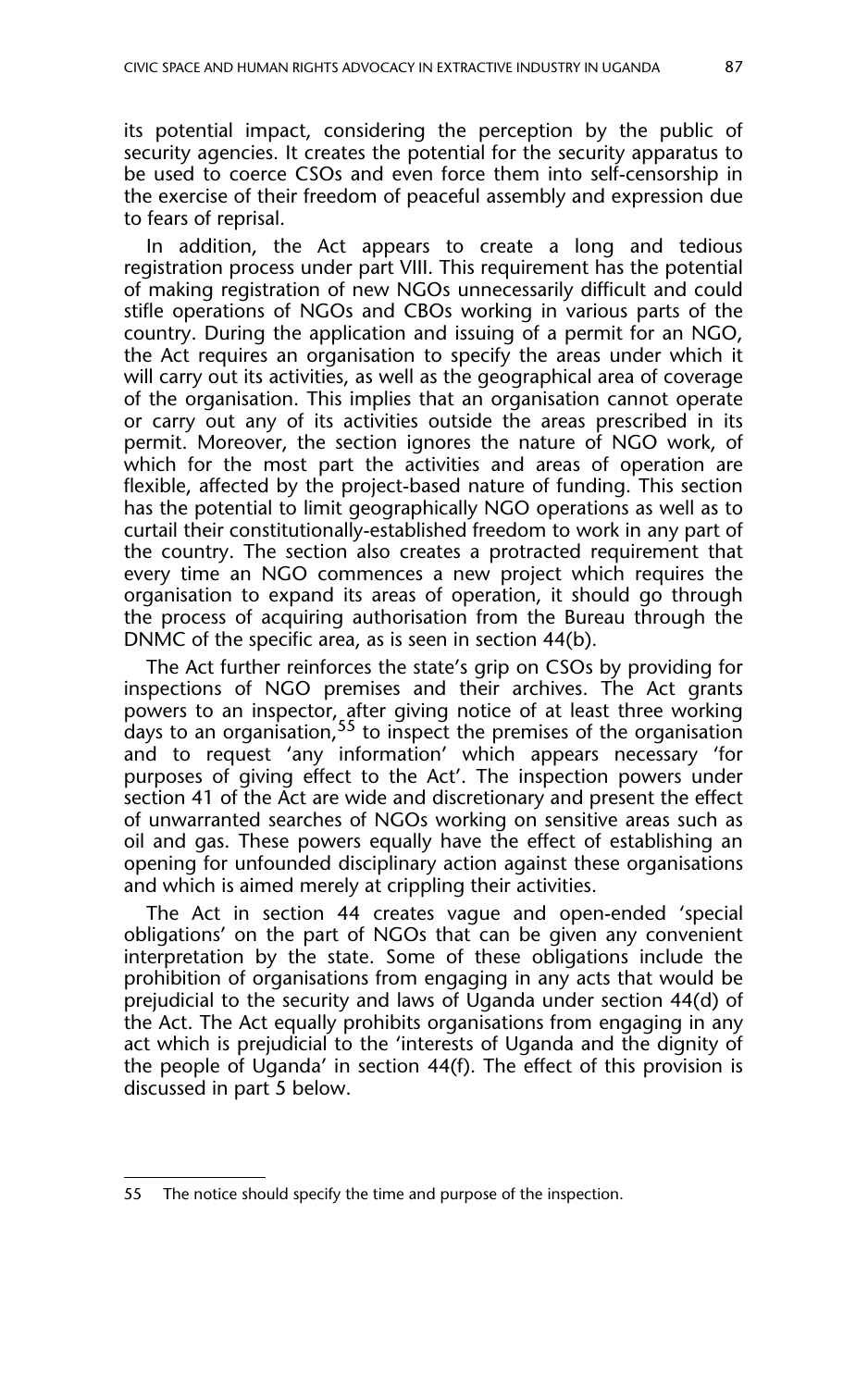The Act further obliges organisations to be non-partisan in section 44(g). This obligation equally poses a threat to NGO activities and has the potential to curtail meaningful collaboration between NGOs and pertinent opposition stakeholders as these collaboration efforts will be viewed as 'political' or 'partisan'.

#### **4.2 Public Order Management Act**

In addition to the principal NGO legislation, recently retrogressive and draconian legislation, at the very least in their implementation, have been adopted.<sup>56</sup> The legal regime has created an environment where CSOs cannot objectively interrogate issues without fear of reprisal or prosecution. Among these is the POMA, which in itself presents impediments to the exercise of the right to freedom of peaceful assembly. A number of activities by CSOs involve what would constitute a public meeting under the POMA.

The POMA has generally been criticised for its failure to create a presumption in favour of the exercise of the right to freedom of peaceful assembly or the duty of the state to facilitate peaceful assemblies. The Act does so by creating a *de facto* authorisation procedure for peaceful assemblies, which is unnecessarily bureaucratic with a broad discretion for the state to refuse notification.<sup>57</sup> The Act further grants law enforcement authorities the mandate to use force to disperse assemblies, without proper guidance for alternative methods of managing public order disturbances.<sup>58</sup> It equally criminalises the organisers of assemblies for the unlawful conduct of third parties.<sup>59</sup> The Act has the effect of shrinking civic space in Uganda and stifling civil society efforts in the discussion of governance, accountability, the rule of law and human rights.

#### **4.3 Law and policy on petroleum**

The National Oil and Gas Policy is commendable for recognising the role that CSOs can play in advancing human rights in the oil and gas sector. It recognises that CSOs can promote and protect human rights in the sector through advocacy, mobilisation and dialogue with communities and holding different players accountable with regard to oil and gas issues. This role is in addition to amplfying the voices of

<sup>56</sup> Keynote address on the Global Day of Citizen Action by the Centre for Constitutional Governance (CCG) titled 'The shrinking civic space in Uganda undermines human rights and governance' delivered by Joshua Joseph Niyo on 16 May 2015.

<sup>57</sup> As above.

<sup>58</sup> Article 19 'Legal analysis of Uganda's Public Order Management Act' http:// www.article19.orf/resources.php/resources.php/resource/37331/en/uganda:-pub lic-order-management-act (accessed 30 January 2017).

<sup>59</sup> As above.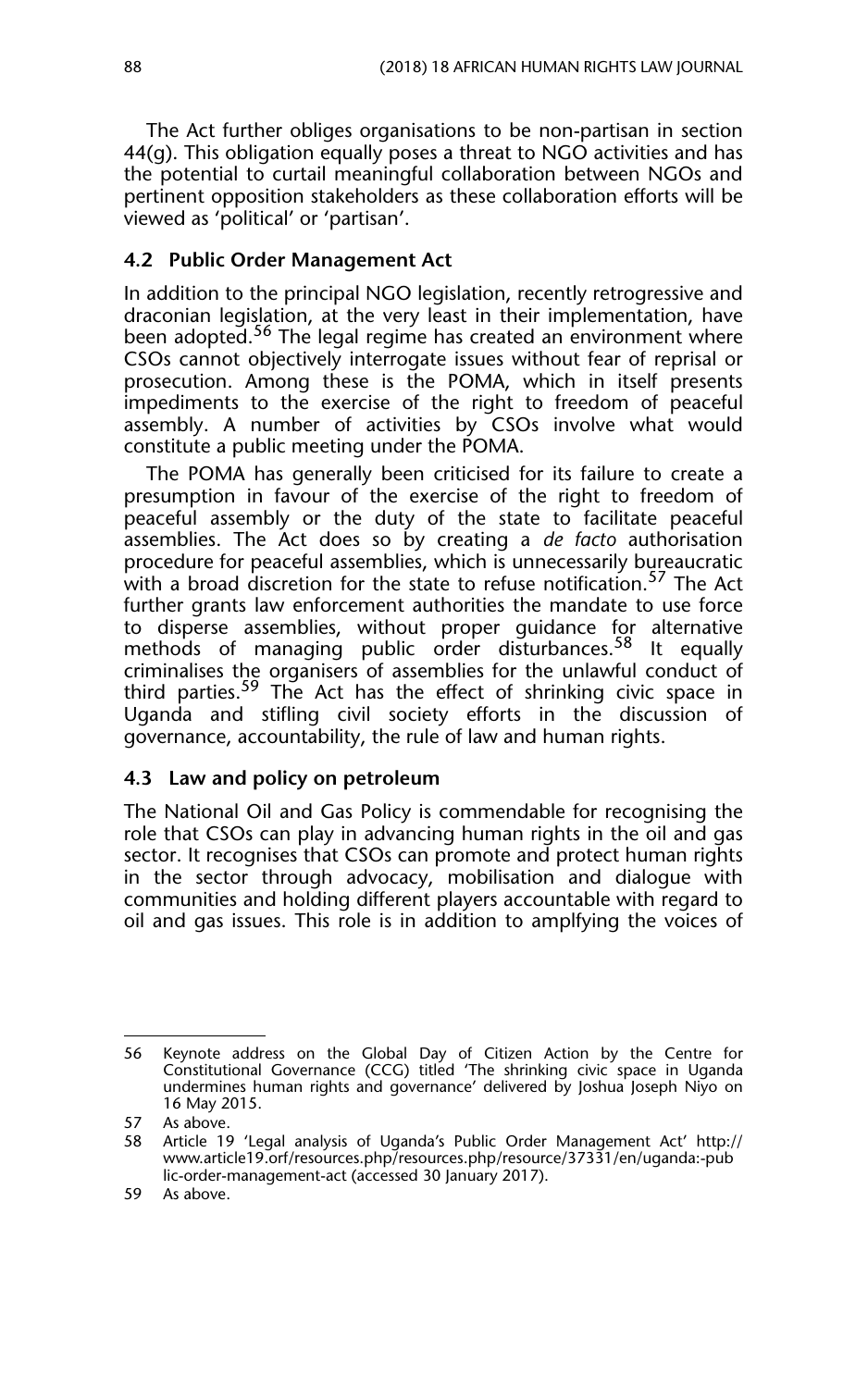the poor in the design, monitoring and implementation of programmes in the oil and gas sector.<sup>60</sup> The Policy provides:<sup>61</sup>

Civil society organisations (CSOs) and cultural institutions can play a role in advocating, mobilising and holding dialogue with communities; contributing to holding the different players accountable with regard to oil and gas issues; participating in getting the voices of the poor into designing, monitoring and implementation of programmes in the oil and gas sector. CSOs may also be contracted in the delivery of various services, especially in the communities where oil and gas activities will be undertaken.

Indeed, CSOs working in the oil and gas sector have undertaken numerous activities in advocating human rights in the sector. For example, Global Rights Alert has spearheaded the inclusion of women and the youth in natural resource governance in the districts of Buliisa, Hoima, Mubende and Tororo.62 The CSCO has participated in legislative advocacy with reference to different pieces of legislation on natural resource governance. They have, for example, appeared before the Parliamentary Committee on Natural Resource Governance to make submissions on the the National Environment Bill of 2017.63 Nonetheless, despite the foresight of the policy with regard to the CSO role in the sector by the National Oil and Gas Policy, these organisations have experienced many difficulties in carrying out their activities.

Some NGOs in the past have reported experiencing incidents of being summoned after holding meetings with communities, and on some occasions their meetings have been stopped by resident district commissioners (RDCs) even when they were sanctioned by the police.<sup>64</sup> This has occurred even in the case of meetings attended by security officials, and unsubstantiated accusations of inciting people have been made against CSOs. Other incidents included RDCs stopping meetings and demanding clearance from the Permanent Secretary Ministry of Energy even if there is no law requiring this.<sup>65</sup> Indeed, there are no criteria presented by the Ministry, and obtaining

<sup>60</sup> Ministry of Energy and Mineral Development, sec 7(3) of the National Oil and Gas Policy – Popular Version, April 2014, http://www.eisourcebook.org/cms/January %202016/Uganda%20National%20Oil%20and%20Gas%20Policy%202014.pdf (accessed 20 March 2017).

<sup>61</sup> Ministry of Energy and Mineral Development (n 60 above) para 3.3.

<sup>62</sup> Website of Global Rights Alert https://globalrightsalert.org/what-we-do/genderand-extractives (accessed 13 April 2018).

<sup>63</sup> Website of the Civil Society Coalition on Oil and Gas sco.ug/data/mreports/77/ CSCO%20APPEARS%20BEFORE%20THE%20PARLIAMENTARY%20COMMITTEE% 20ON%20NATURAL%20RESOURCES%20TO%20MAKE%20SUBMISSION%20ON %20THE%20NATIONAL%20ENVIRONMENT%20BILL,%202017%20.html (accessed 13 April 2018).

<sup>64</sup> Interview with Winfred Ngabiirwe, Executive Director, Global Rights Alert, 5 March 2016 at GRA Office, Kampala, Uganda.

<sup>65</sup> As above.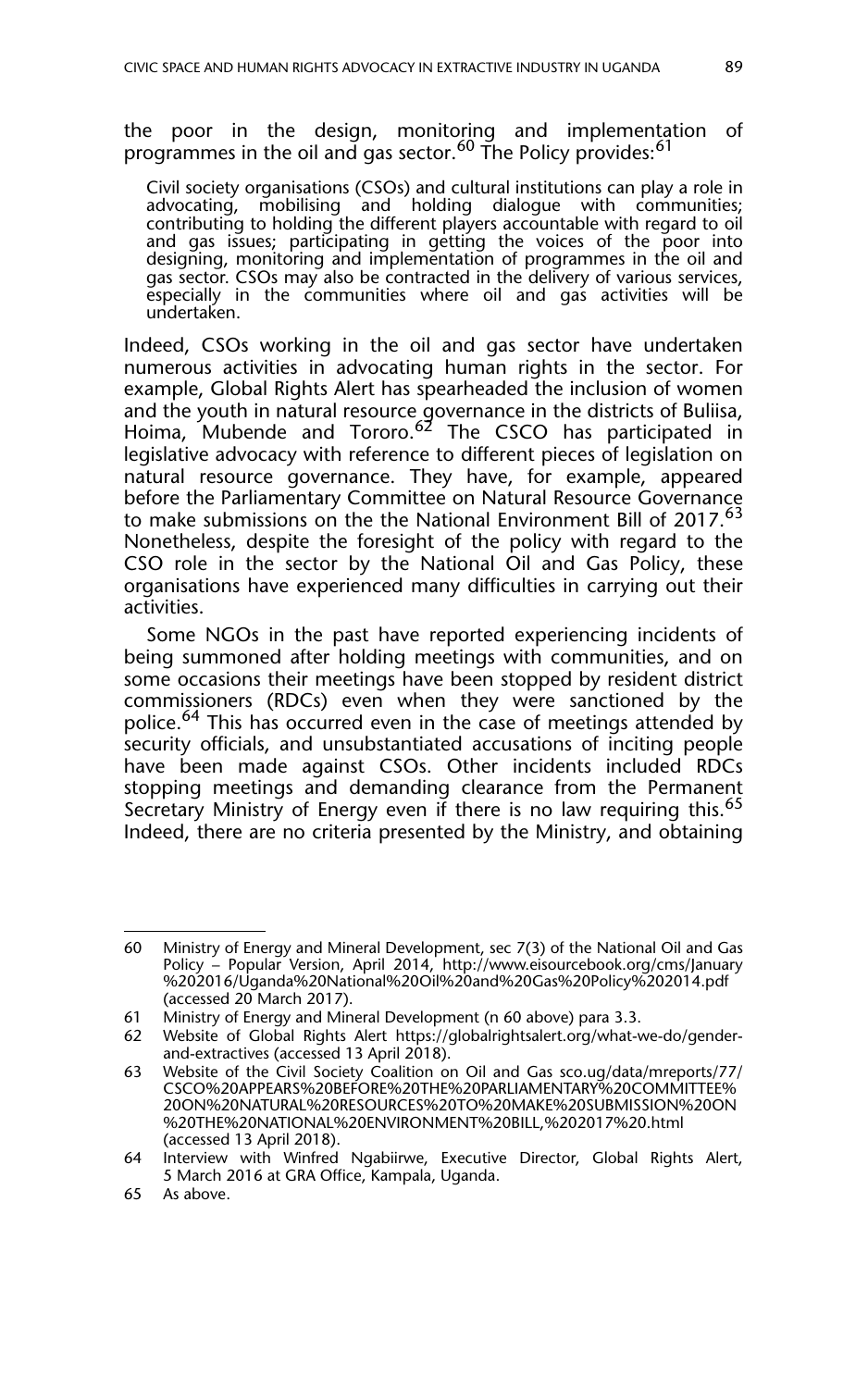authorisation is difficult.<sup>66</sup> Although the situation appears to have improved, the 2016 Act appears to review the obstructive course.

#### **4.4 Access to Information Act 2005**

The main objective of this Act is to provide for the modalities for access to information pursuant to article 41 of the Constitution. According to the Constitution, every citizen has the right of access to information in the possession of the state or any public body. The exception is with respect to information that has the potential to prejudice the security or sovereignty of the state or to interfere with the right to privacy of another person if released.67 The National Oil and Gas Policy highlights the need to promote high standards of transparency and accountability in licensing, procurement, exploration, development and production operations as well as the management of revenues from oil and gas.<sup>68</sup> However, the sector is tainted with so much secrecy and bureaucratic obstacles that make it difficult for CSOs to access information on oil and gas. The challenges in accessing information are associated with the fact that at government level issues related to oil and gas are highly centralised and bureaucratic, thus making it difficult for most people to gain access.<sup>69</sup> The sector has been described as 'opaque' as far as information is concerned.<sup>70</sup> The secrecy surrounding the sector also prompted a group of CSOs working on oil governance to petition the Parliamentary Committee on Commission Statutory Authorities and State Enterprises (COSASE). COSASE is the Parliamentary Standing Committee that investigated the controversial oil cash pay-outs to 42 state officials after the government had won a legal tax dispute against the Tullow oil company. The CSOs have argued that increased secrecy in the oil sector is likely to trigger the situation of an 'oil curse' in the country. $1$ 

Although it has been reported that the situation of CSOs working in the oil sector has gradually been improving, oil-related issues remain sensitive, with CSOs experiencing problems accessing information on these issues in the Albertine region. $^{72}$ 

<sup>66</sup> As above.

<sup>67</sup> Sec 5(1) Access to Information Act 2005.

<sup>68</sup> Guiding Principle 5.1.3 of the National Oil and Gas Policy of Uganda.

<sup>69</sup> Interview with Francis Mugerwa, journalist reporting on oil and gas issues for the *Daily Monitor*, conducted in Hoima on 17 February 2017.

<sup>70</sup> Interview with Onesmus Mugyenyi, Deputy Executive Director, Advocates Coalition for Development and Environment, conducted on 16 March 2017.

<sup>71</sup> Oil in Uganda 'CSOs call for end of secrecy in oil deals in a petition to parliament' http://www.oilinuganda.org/features/civil-society/csos-call-for-end-of-secrecy-inoil-deals-in-a-petition-to-parliament.html (accessed 13 April 2018).

<sup>72</sup> Focus Group discussions in Hoima on 17 February 2017.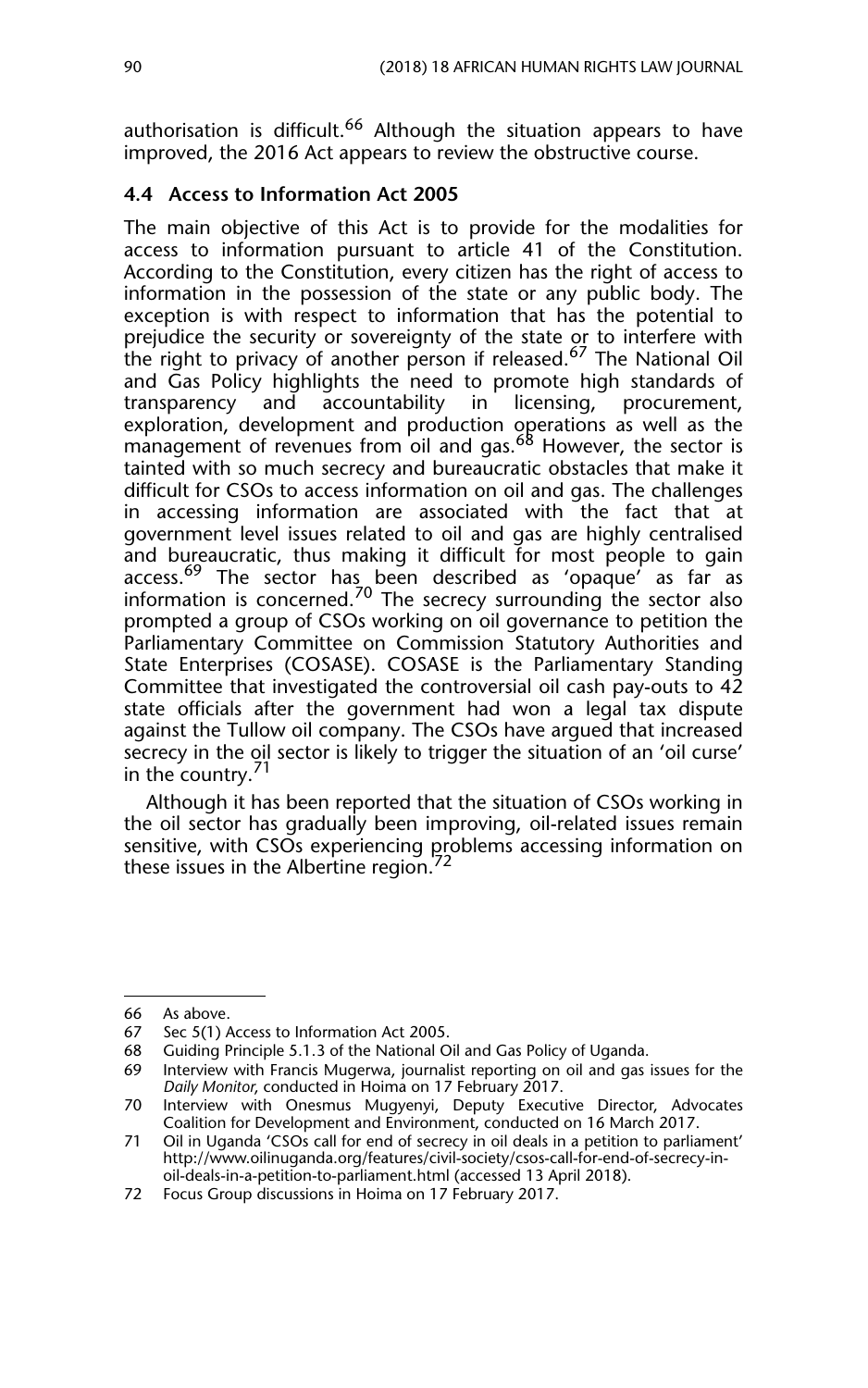## **5 2016 NGO Act and potential impact on civil society organisations working in oil and gas**

As illustrated, fears that the NGO Act would negatively impact on CSOs in Uganda were raised from the time the Bill that birthed the Act was published on 10 April 2015. It has been reported that concerted advocacy resulted in a review of the Bill to remove some provisions considered repressive.73 CSO lobbying saw the removal of clauses that would have required all NGOs to re-register when the Act came into force. The initial Bill had also given the NGO Bureau substantial power, and in some clauses these were judicial powers. $74$ Nonetheless, the Bill was passed with some contentious clauses which have now become law. It has been argued that the major thrust of the Act is to establish a dense regulatory framework. Under this broad discretion and subjective rules, even the most compliant organisation could be warned, sanctioned or ultimately deregistered.<sup>75</sup> This aim has partly been achieved through what has been described as a 'thick bureaucracy'.<sup>76</sup> The bureaucracy has various regulatory structures, from the national level in the form of the National Bureau for Non-Governmental Organisations through to structures at district and subcounty levels.

The government has argued that the Act was created to help improve and harmonise the operations of NGOs and is not intended to target any NGOs as government acknowledges and appreciates the good work NGOs are doing.<sup>77</sup> Unfortunately, this is not how CSOs interpret the Act. It has been argued that the Act was not drawn up in good faith and with good intentions; rather that the law was promulgated to increase the avenues and processes that could be used to 'deal' with CSOs. This is why the Act creates many opportunities for the state to attack CSOs at various levels, from national and through to local bureaucracies.<sup>78</sup> Although it has been acknowledged that there was misconduct, among others, the presence of briefcase CSOs that were exploiting people, the Act went far beyond dealing with this problem and instead punishes legitimate CSOs.<sup>79</sup> As a matter of fact the CSOs view the Act as imposing a

<sup>73</sup> A Jjuuko 'Speaking out against the Non-Governmental Organisations Act, 2016 so that we may keep our voice' in Human Rights Awareness and Promotion Forum *The potential impact of the Non-Governmental Organisations Act 2016 on marginalised groups* December 2016, 8.

<sup>74</sup> As above.

<sup>75</sup> K Busingye 'Forest from trees: Placing the Non-Governmental Organisations Act 2016 in context' in HRAPF (n 48 above) 18.

<sup>76</sup> As above.

<sup>77</sup> Interview with Okello Stephen, Acting Executive Director, NGO Bureau, 8 February 2017.

<sup>78</sup> Interview with Bashir Twesigye, Executive Director, Civil Response on Environment and Development (CRED), conducted on 15 March 2017.

<sup>79</sup> Interview with Peter Magela Peter Gwayaka, Programme Office, Chapter Four, on 20 March 2017.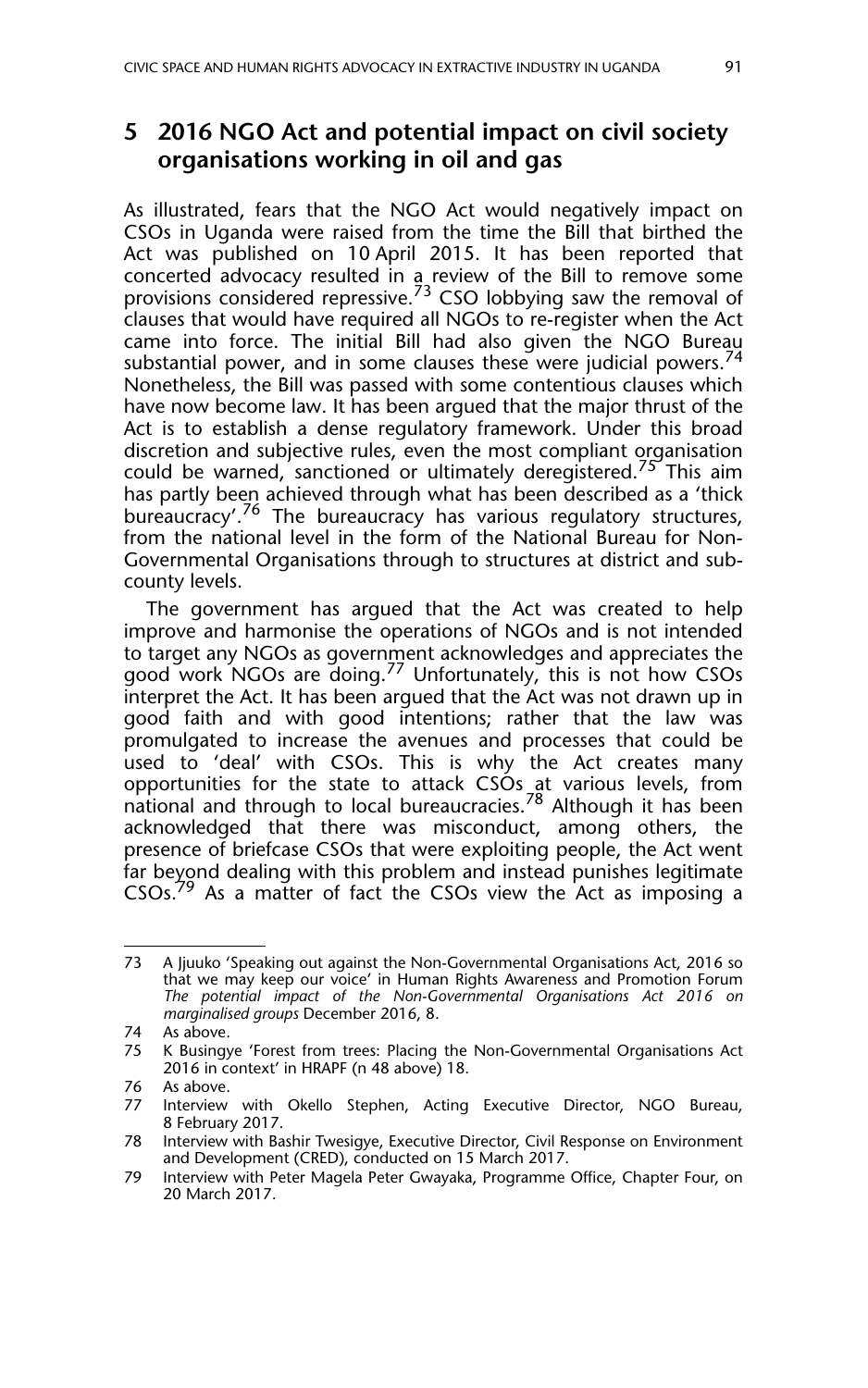tedious registration process and creating a thick layer of bureaucracy that could negatively impacts on their operations.

#### **5.1 Tedious registration processes**

The thick bureaucracy is characterised by tedious procedures and requirements for registration and obtaining a permit to operate. In the first place an organisation has to be incorporated under a legal regime that provides for incorporation, which could be for companies, trustees or other form of incorporation. Only after this procedure may the organisation apply to be registered by the Bureau.<sup>80</sup> Indeed, to be registered the Act requires the organisation to make an application accompained by a certificate of incorporation, a copy of the organisation's constitution and 'evidence of statements made in the application as the Minister may prescribe'.<sup>81</sup>

The above restrictions have been bolstered by the recentlypromulgated Non-Governmental Organisations Regulations.<sup>82</sup> For instance, the Regulations require an application for registration, in addition to the above documents stipulated in the Act, to be accompained by a chart showing the governance structure of the organisation; a copy of valid identification documents of at least two founder members; a workplan and budget; minutes and resolutions of the founders of the organisation; a statement complying with section 45 of the Act; $83$  and recommendations by the district NGO monitoring committee of the district where the organisation is headquartered, or a responsible ministry or ministries.<sup>84</sup>

#### **5.2 Permission to operate and reporting obligations**

Even after fulfilling the above registration requirements an organisation has to apply for a permit from the Bureau, a process which involves paper work and comes with a number of obligations.<sup>85</sup> An applicant for a permit has to supply information in a number of areas, including the operations of the organisation; its areas of operation; the areas in which the organisation may carry out activities; the staffing of the organization; the geographical area of coverage; and the location of the organisation, in addition to paying the prescribed fees.<sup>86</sup> It has been argued that it is not proper that an entity which has been incorporated, which in itself amounts to

<sup>80</sup> Sec 29.

<sup>81</sup> Sec 29(2)(a).

<sup>82</sup> Non-Governmental Organisations Act, Statutory Instrument 22 of 2017.

<sup>83</sup> Sec 45 has various requirements pertaining to the staffing of an organisation.

<sup>84</sup> See Regulation 4.

<sup>85</sup> Sec 31.

<sup>86</sup> As above.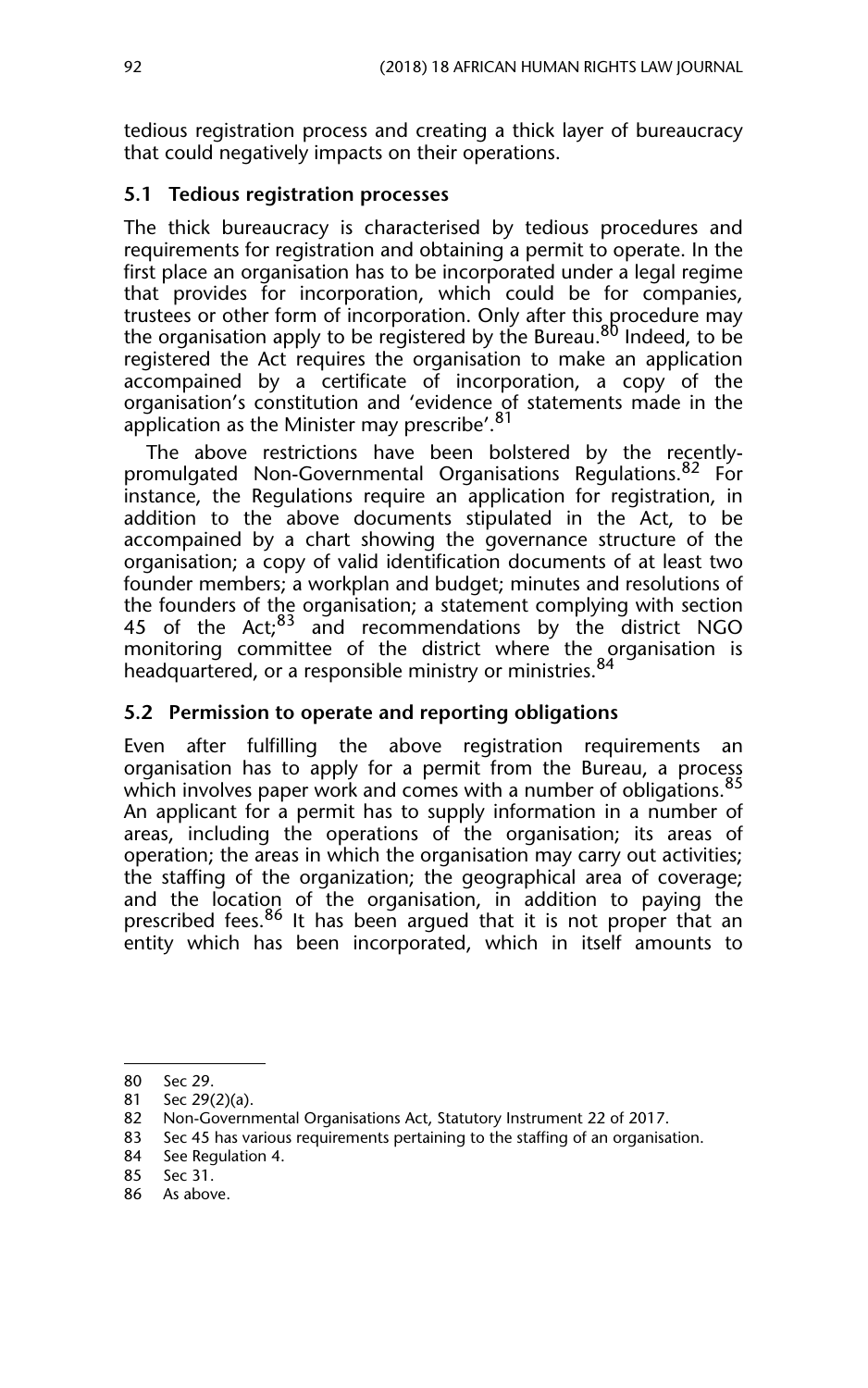authorisation to operate countrywide, is required to obtain a permit and obtain approval from other local government structures.<sup>87</sup>

The bureaucratic maze continues. As illustrated above, an organisation wishing to carry out activities in any part of the country has to get approval from the District NGO Monitoring Committee from each district where it wishes to operate, as well as to enter into a memorandum of understanding with the district.<sup>88</sup> CSOs working on oil and gas issues in the Albertine region have argued that this requirement escalates the challenges they already face as it may be manipulated by some districts to make operations difficult for CSOs. Indeed, a close scrutiny of the process shows that the permit obtained from the Bureau is useless since it can be defeated by a district refusing to enter into a memorandum of understanding with a CSO.89

To illustrate the potential effect of the section 44(a) bureaucracy, Busingye argues as follows:<sup>90</sup>

For instance, to take but one example, in terms of section 44 of the Act no organisation may carry out activities in any part of the country unless it has received the approval of the District NGO Monitoring Committee and Local Government of that area and has signed a memorandum of understanding with the Local Government to that effect. The essence of this provision is that, in addition to the requirement to register with the NGO Bureau, an NGO wishing to operate throughout Uganda would be required to seek and obtain the permission of 112 District NGO Monitoring Committees and as many Local Governments. The difficulty of such an undertaking, even for the better-resourced NGOs, cannot be overexaggerated.

It has been argued that the requirement for memoranda can be abused by local leaders who may want to avoid public scrutiny and accountability by locking out CSOs they consider aggressive and those working against their interests. For instance, a leader who gets a negative review from a CSOs may work to ensure that the memorandum of understanding is not renewed.<sup>91</sup> Indeed, some CSOs working on oil and gas also work on other accountability and governance issues. The example here includes those CSOs which, for instance, have a local government performance scorecard programme under which the performance of district councils and local leaders are assessed. It is feared that local leaders who are not satisfied with the scorecard project may decide not to sign a memorandum of understanding.<sup>92</sup>

<sup>87</sup> Interview with Gad Benda, Chairperson, PWYP-Uganda and Executive Director, World Voices, on 15 March 2017.

<sup>88</sup> Sec 44(a).

<sup>89</sup> Interview with Peter Magela Peter Gwayaka (n 79 above).

<sup>90</sup> As above.

<sup>91</sup> As above.

<sup>92</sup> Interview with Onesmus Mugenyi (n 70 above).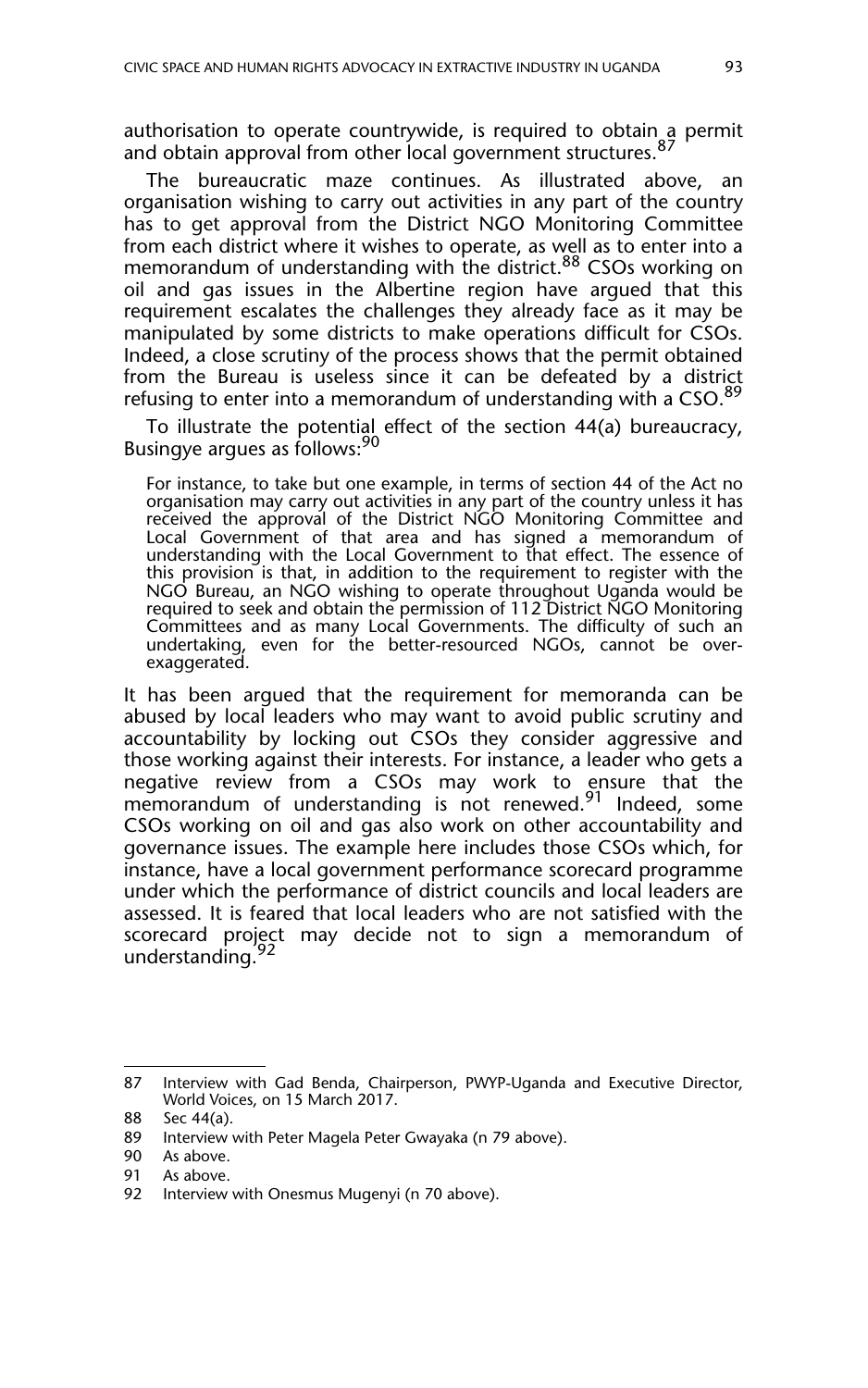Furthermore, it is not clear what misconduct the requirement to sign memoranda was designed to deal with.<sup>93</sup> In addition, it has been reported that some district officials are abusing the law by reminding CSOs that their memoranda with the districts are about to expire and have demanded bribes to facilitate renewal.<sup>94</sup> This activity is suspected to arise from the fact that the requirement for memoranda is now legislated. Previously some CSOs had entered into memoranda with some districts on a purely voluntary basis as a way of promoting collaboration. With the new law in place, the districts have been given power over CSOs, which explains why some officials are now demanding bribes.<sup>95</sup> It is feared that the Act and the influence of security personnel and members of the DNMCs and SNMCs may result in previously co-operative districts shunning the work of CSOs working on oil and gas.<sup>96</sup>

A further level of bureaucratic control lies with section 39 reporting requirements. The provision requires organisations to declare and submit to the district technical planning committees, the DNMCs and the SNMCs details about the areas in which they operate, estimates and sources of their funds.<sup>97</sup> In addition, the provision in an openended manner requires the organisation 'to submit to the Bureau, DNMC and SNMC in the area of operation, *any other information that may be required.*' 98 This demand adds to the layers of bureaucracy and administrative requirements that are likely negatively to impact on CSOs, and a failure to comply may be used to deny an organisation a permit or to revoke the same.<sup>99</sup> To understand the magnitude of this burden, the Albertine region, for instance, has up to 22 districts, meaning that an organisation working in this area would have to prepare 42 returns. This duty is not only tedious but resourceconsuming, and eats into the administrative time a CSO allocates for its activities.<sup>100</sup>

It should be noted that some organisations working on oil and gas, in addition to grassroots work, also operate at the national level. The levels of administrative bureaucracy that runs through the local government structures creates the potential of stifling the work of organisations that are more difficult to stifle at the national level. The bureaucracy could be used to make it impossible for them to operate at local level, which would deny them access to communities.<sup>101</sup>

<sup>93</sup> Interview with Gad Benda (n 87 above).

<sup>94</sup> Interview with Bashir Twesigye (n 78 above).<br>95 As above.

As above.

<sup>96</sup> Interview with Richard Orebi, Hoima Field Officer for Global Rights Alert, on 16 March 2017.

<sup>97</sup> Sec 39(2)(b).

<sup>98</sup> Sec 39(2)(c) (our emphasis).<br>99 Interview with Onesmus Mud

Interview with Onesmus Mugyenyi (n 70 above).

<sup>100</sup> Interview with Peter Magela Peter Gwayaka (n 79 above).

<sup>101</sup> As above.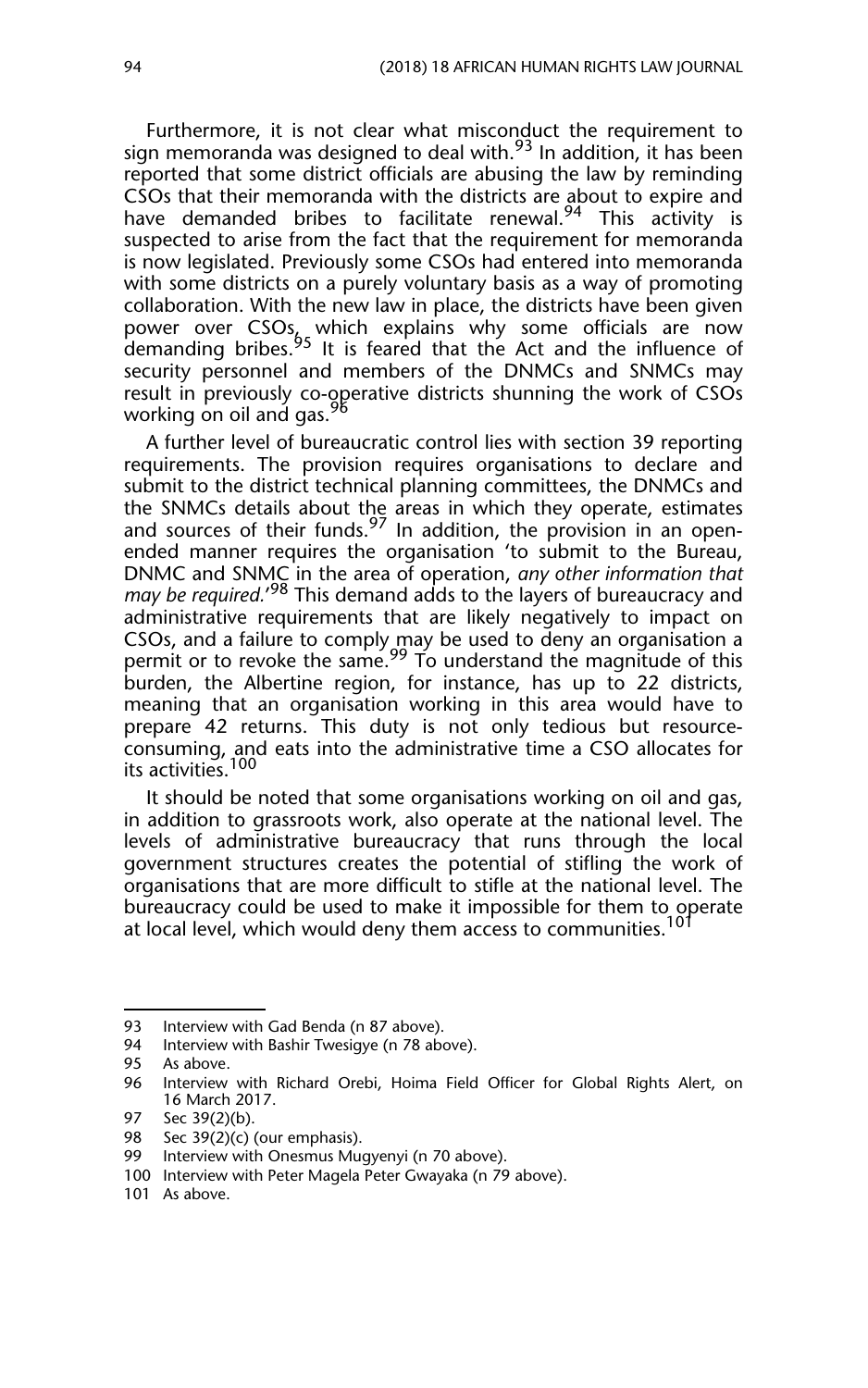#### **5.3 Public interest and security**

Among the provisions described as disquieting are sections 44(d) and (f). These provisions are set out *verbatim*:

- 44 Special obligations An organisation shall –
	- ... (d) not engage in any act which is prejudicial to the security and laws of Uganda;
	- (f) not engage in any act which is prejudicial to the interests of Uganda and the dignity of the people of Uganda …

CSOs have faulted the above provisions on the ground that they are vague and could be abused in ways which negatively impact on CSO work. It has been argued that the provisions use words that are broad and undefined and could be used to limit the enjoyment of the right to freedom of association.<sup>102</sup> Indeed, the use of such vague provisions is not uncommon. The phrase 'prejudicial to security', for instance, could be used to clamp down on freedom of expression. It is also demonstrated that the phrase 'laws of Uganda' could be abused.

Jjuuko has argued that the terms 'prejudicial' and 'interests of Ugandans' can be interpreted very broadly and are malleable according to the purpose and motive of the interpreter.<sup>103</sup> To quote Kabumba, '[t]hese apparently benign words in essence incorporate into the NGO regulatory regime the whole gamut of laws increasingly used to restrict not only civic space but human rights generally in Uganda'.<sup>104</sup> It has been argued that there is a risk that security personnel could abuse this provision for their selfish benefit since some of them are involved in aggressions such as land-grabbing in the oil-rich region.<sup>105</sup> It has been argued further that the section was deliberately crafted in a vague manner so that it at any time can be 'bent' and used against CSOs if deemed necessary by the state.<sup>106</sup> Although there is no evidence of the Act being used for these purposes, it has been argued that this is because at the moment there is no serious activity stirring controversy. It is feared that when serious activities such as the pipeline and refinery works start, the Act will be dusted off and used against CSOs setting out to scrutinise the impact of these activities.<sup>107</sup> As has been the case, this action is likely to target those organisations seeking to interface with communities at the grassroots level. It is reported that some organisations fearing the

<sup>102</sup> Human Rights Awareness and Promotion Forum *The NGO Bill 2015 and its practical and human rights implications on organisations working on the rights of marginalised persons* (May 2015).

<sup>103</sup> Jjuuko (n 73 above) 8.

<sup>104</sup> Busingye (n 75 above) 19.

<sup>105</sup> Interview with Gad Benda (n 89 above).

<sup>106</sup> Interview with Bashir Twesigye (n 80 above).

<sup>107</sup> Interview with Dickens Kamugisha, CEO, African Institute for Energy Governance (AFIEGO), on 20 March 2017.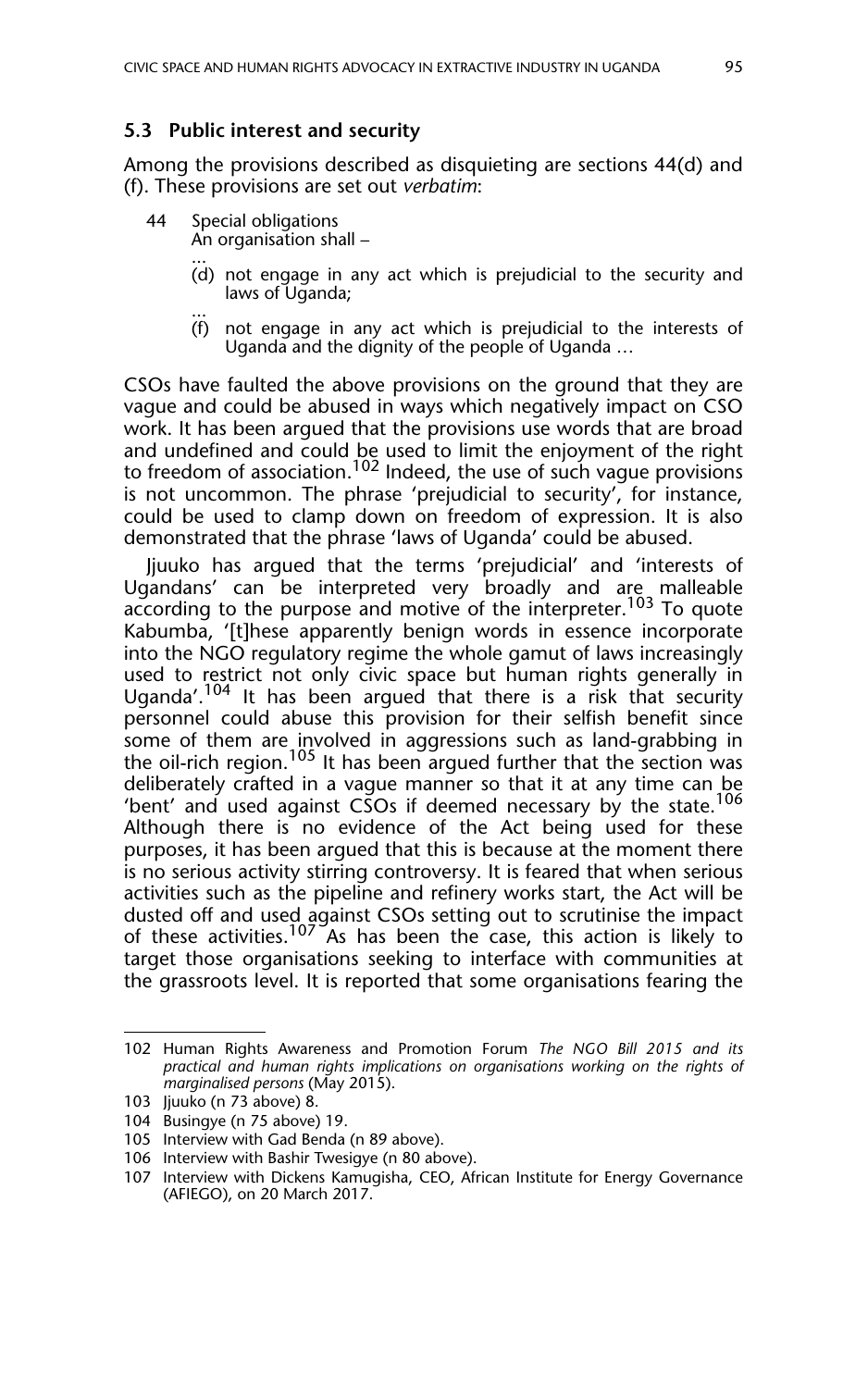effects of the law have decided to stop activities in the sector of oil and gas.<sup>108</sup>

Organisations working on oil and gas issues in the Albertine area have testified that for a long time working on oil and related issues has been considered sensitive and taboo. This was the case even with organisations engaged in activities such as empowering people to demand adequate and prompt compensation.<sup>109</sup> At a certain point, government threatened to revoke the permits of some government threatened to revoke the permits of some organisations.<sup>110</sup> Indeed, the perception of many government agencies, including security personnel, is that CSO work is intended to oppose government and interferes with government programmes, in addition to promoting donor interests. $^{117}$ 

What makes the oil sector unique arises from the fact that this industry is globally characterised by serious rights violations, including land grabbing and environmental degradation. In addition, the sector is controlled by giant actors such as multi-national corporations and powerful state agencies. Also involved are individuals who appear to have a vested interest in the sector, which the state has positioned as the country's 'saviour'.<sup>112</sup> An example is the recent fracas dubbed the 'golden handshake', where government officials shared millions in oil money for 'winning' an oil tax dispute. Evidence emerging shows that laws on rewarding civil servants were not followed. Another good illustration of this is the outburst by the President of Uganda, Yoweri Kaguta Museveni, in 2012, when he accused some organisations working on oil and gas as being purveyors of foreign interests. This followed advocacy work by these organisations around draft laws in this sector that were intended to ensure that the laws promote transparency. Indeed, following some engagements with members of parliament, the legislature appeared to see the need for this transparency. This development angered the President, who indicated that he had written to the Inspector-General of Government to investigate some CSOs that had led the advocacy.113 This attitude flies in the face of the National Oil and Gas Policy for Uganda which recognises the role of civil society in the oil and gas sector, as discussed earlier.<sup>114</sup>

It has been established that with or without the 2016 Act, CSOs working in the Albertine region have been facing challenges accessing

<sup>108</sup> As above.

<sup>109</sup> Focus Group discussions in Hoima on 17 February 2017.

<sup>110</sup> Interview with Benon Tusingwire, Executive Director, Navigators of Development Association (NAVODA), on 15 March 2017.

<sup>111</sup> Confirmed eg in an interview with retired Assistant Superintendent of Police, Stephen Kamanyiro, until December 2016 Community Liaison Officer, Oil and Gas police, conducted in Hoima on 17 February 2017.

<sup>112</sup> Interview with Winfred Ngabiirwe (n 64 above).

<sup>113</sup> See National Association for Professional Environmentalists (NAPE) 'MPs were bribed to fail Oil Bill says President Museveni'.

<sup>114</sup> See sec 4.3 of this article.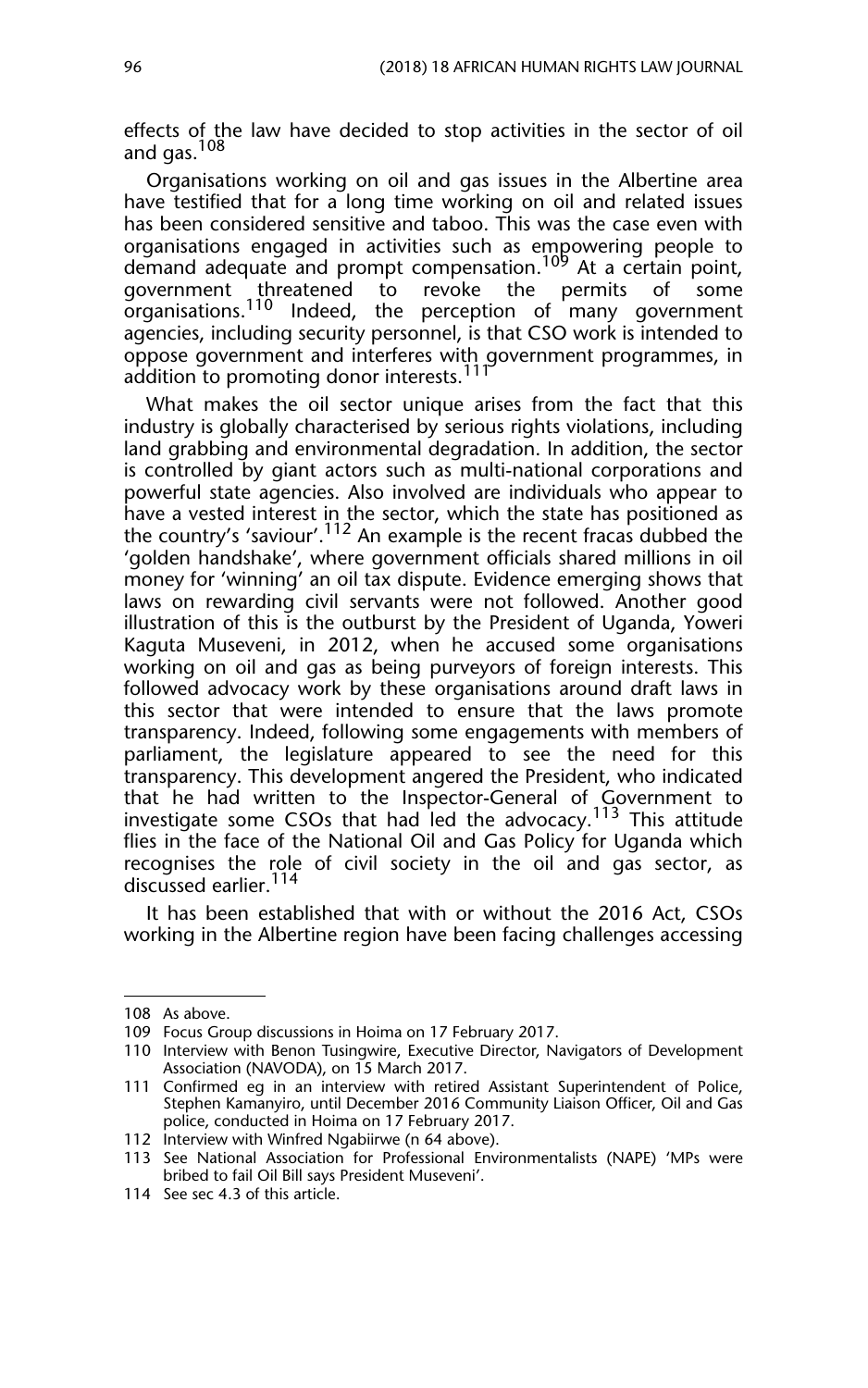communities mainly as a result of the application of the POMA. As illustrated above, although the POMA does not give the police powers to authorise public meetings and only requires notice, these provisions have been misinterpreted by the police to mean that every person organising a public meeting must seek the permission of the police to do so.

Based on experience with the POMA, there is a real threat that the NGO Act could also be misinterpreted by authorities in the chain of bureaucracy which may result in abuse. CSOs in the Albertine region are concerned that if they engage in activities the authorities do not approve of, it may compromise their chances of having their operational permits renewed.115 For instance, it is feared that although the Act does not appear to give RDCs a role in the bureaucracy for the supervision of CSOs, there is the fear that RDCs my still interfere in the operations of legitimate structures. This is based on the previous conduct of some RDCs and their 'bullish' style of work.<sup>116</sup>

Some government officials have acknowledged that weaknesses at the local level may result in some officials abusing their positions to intimidate CSOs. According to this line of argument, this is a matter requiring capacity building in the local structures which should be continouous and open to all stakeholders to enable every person to understand.<sup>117</sup> Indeed, there is a fear that even when the Act is properly interpreted and applied, the POMA still can be misapplied, in addition to the possibility of other laws being promulgated and existing laws in areas such as terrorism and money laundering being used to clamp down on CSO work.<sup>118</sup>

#### **5.4 Other issues of concern**

Part IX of the Act, which deals with 'self-regulation', can also cause problems for CSOs working on oil and gas. Section 38 provides that a self-regulatory body shall inform the Bureau of its existence and mode of operations. Section 36(a) defines a 'self-regulatory body' as referring to a body set up by registered organisations that have come together and agreed that the body exercises some degree of regulatory authority over them upon consenting, or resolving that they would abide by a set code of conduct, rules and procedures. It is not very clear what the purpose of this provision is and the misdemeanour with which it deals. What is the purpose of registering the body? The danger with this provision is that it could be used to stifle the coalitions and networks which organisations working on oil and gas have formed, such as CSCO and PWYP.<sup>119</sup> The effect of this is

<sup>115</sup> Focus Group discussions in Hoima on 17 February 2017.

<sup>116</sup> Interview with Winfred Ngabiirwe (n 64 above).

<sup>117</sup> Interview with Stephen Okello, 8 February 2017.

<sup>118</sup> Interview with Winfred Ngabiirwe (n 64 above).

<sup>119</sup> Interview with Peter Magela Peter Gwayaka (n 79 above).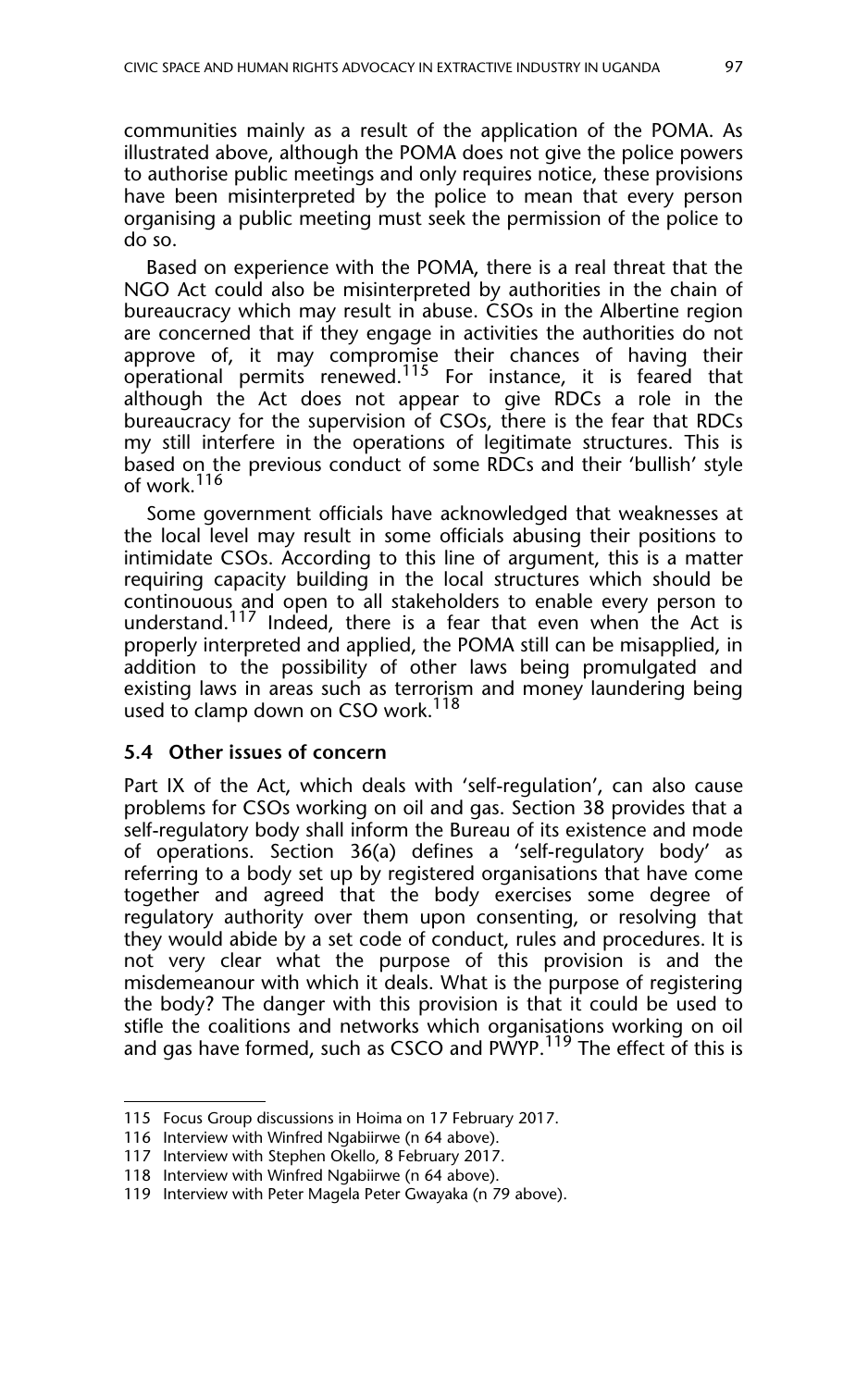that it may discourage organisations from forming coalitions and networks.

Section 45(c) deals with the issue of employment of non-citizens, who are not to be employed before proceeding to Uganda for the purpose of employment by an organisation that has submitted to the diplomatic mission of Uganda in their country certain credentials, including academic papers and recommendations as well a certificate of good conduct. This provision in the first place is discriminatory in that it imposes such conditions only on non-citizens seeking to work with CSOs. Second, the provision could be used to keep certain noncitizens from working with organisations in Uganda. This is likely to affect CSOs working on oil and gas to the extent that, being a new sector, CSOs in Uganda are yet adequately to build their expertise and now and again rely on foreign experts.<sup>120</sup> Third, the provision could be used to stifle the activities of an organisation by refusing entry to foreign experts.<sup>121</sup>

## **6 Conclusion**

The relationship between the government of Uganda and CSOs, mainly NGOs, has been described as 'dicey'.<sup>122</sup> This is because, although government appears to appreciate the role of NGOs in the socio-economic development of the country, it has taken steps to closely monitor NGOs, to some extent in ways that interfere with the work of the organisations. Among others, control has been exerted using laws that govern the registration of NGOs, in addition to laws on public order management and security. It is in light of this issue that CSOs in the country received the 2016 NGO Act, a law which was promulgated amidst controversy. The Act imposes tedious processes of registration, defined by a number of pre-requisite documents. Yet, the registration is dual in nature, characterised by incorporation and subsequent registration with the NGO Bureau. The Act creates a thick layer of bureaucracy, which includes obtaining operational permits and entering into memoranda of understanding with districts.

It is feared that among those affected most by the 2016 Act are CSOs working on oil and gas issues. This fear is because of the sensitivity of this sector, which previously has seen government closely monitoring their activities and imposing stringent requirements in accessing the community, especially in the Albertine region. It is on this basis that the CSOs in the sector have expressed their fears with regard to the likely impact of the Act, which they suspect could be used to clamp down on their activities and interfere with their work.

<sup>120</sup> As above.

<sup>121</sup> As above.

<sup>122</sup> Nassali (n 47 above).